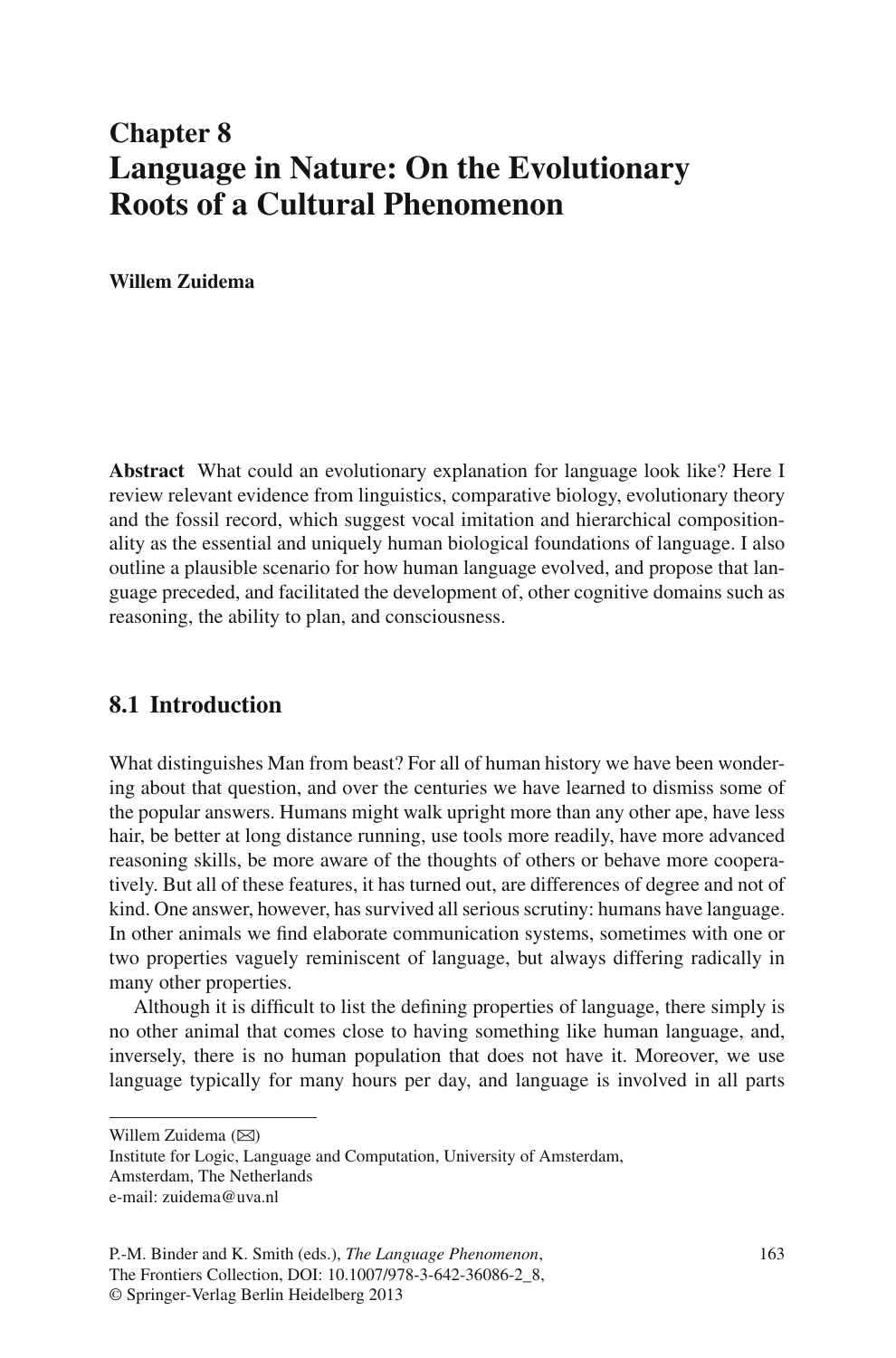of human life: in gossiping, shopping, education, politics, fighting, courtship, and everything else. And, although much remains ill-understood, many scientists suspect that language somehow facilitates other cognitive skills that are dear to us: music, reasoning, consciousness, planning, mathematics and more. Hence, it is no overstatement to say that, from an evolutionary point of view, language is the most striking aspect of the human phenotype and cries out for an evolutionary explanation.

What could an evolutionary explanation for language look like? Libraries are filled with books on this issue, but many of the proposals are very speculative and, in fact, inconsistent with available evidence. It's worthwhile, therefore, to step back a bit and first consider some of the sources of information that could constrain the scenarios we might want to propose. The relevant evidence for evaluating evolutionary scenarios consisting of particular starting and end points, and a mechanism that drives the steps in between—comes from many different fields. The end point, in our case, is the human capacity for language, and the obvious field to provide data is linguistics (although this field can offer less clear answers than we would perhaps wish). The starting point is the set of abilities of the last common ancestor that humans share with chimpanzees, our closest relatives. Our best guesses on these abilities come from a comparison of the abilities of other living great apes, i.e., from behavioural biology. The steps in between are largely unknown, but we find some hints in the fossil record. The mechanisms driving the evolution of language are also largely unknown, but evolutionary theory offers at least some constraints on the form of evolutionary scenarios. Finally, evidence on the abilities of more distantly related animals, such as songbirds, helps assess the plausibility of these scenarios (by reasoning about 'convergent evolution' as explained below).

In this chapter I will survey some of these sources of information to get an idea what form an evolutionary explanation for the human-specific, and possibly language-specific, linguistic abilities should take. But before we embark on a discussion of the anatomy and abilities (Sect. [8.4](#page-4-0) and [8.5\)](#page-8-0) of humans and other animals, we must first consider how we can apply the standard approach from evolutionary biology—the comparative method—to a culturally evolved system like language (Sect. [8.2\)](#page-1-0) and why we don't take one of the elaborate theories from linguistics as our starting point (Sect. [8.3\)](#page-3-0).

## <span id="page-1-0"></span>**8.2 The Comparative Method in the Light of Cultural Evolution**

In investigating the evolution of language we will of course pay special attention to those traits that are unique to humans among the apes—the human-specific traits which are likely to have evolved since that common ancestor. Moreover, we might want to distinguish, as well as we can, between traits that emerged in human evolution independently from their function in language and those that are in fact languagespecific. However, it would be a mistake, for three reasons, to limit our attention to such uniquely human or uniquely linguistic abilities alone. First, one of the most successful approaches in biology for understanding the evolution of particular traits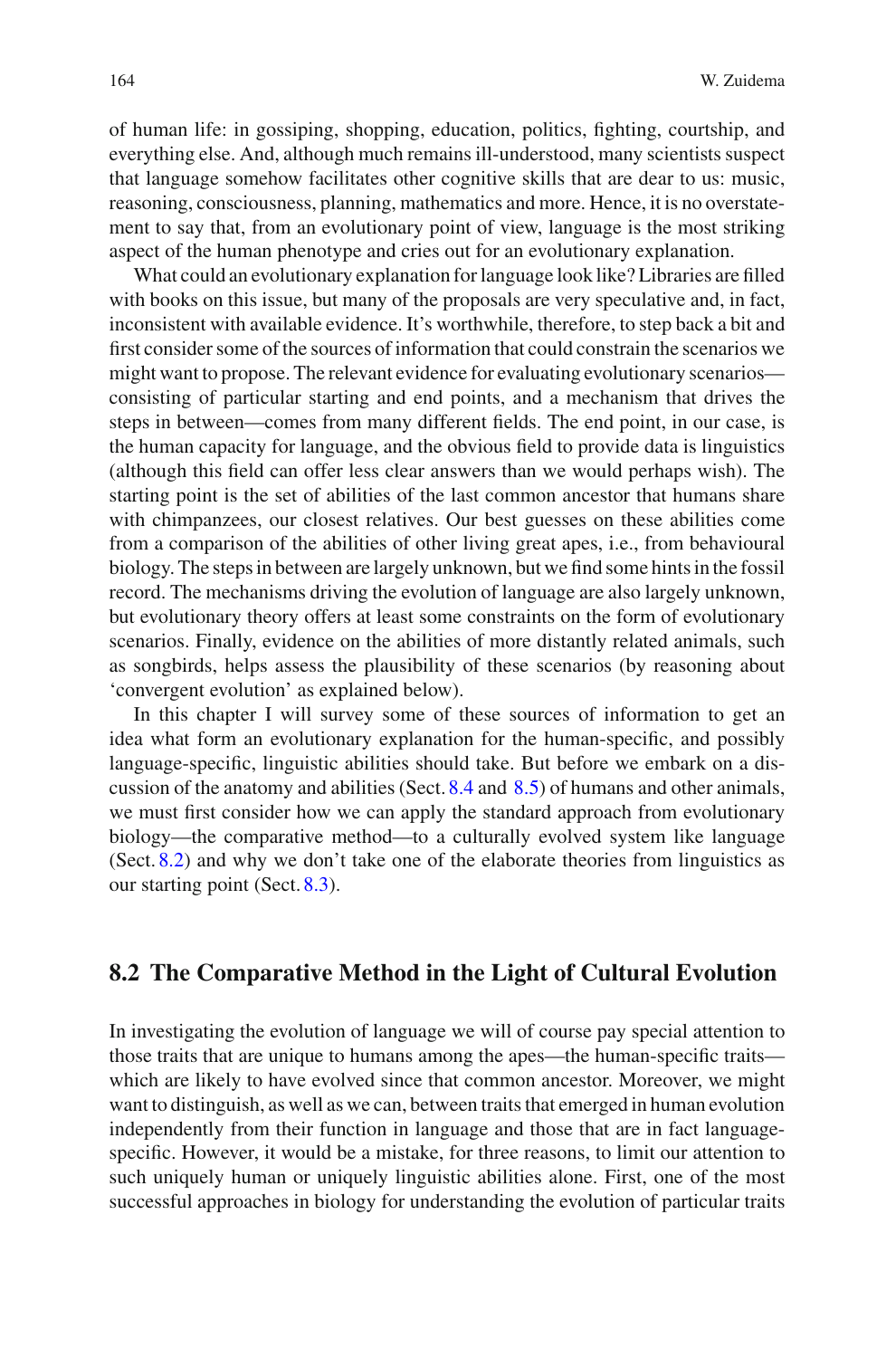is in fact based on trying to identify commonalities between different species: by comparing many different species and considering the evolutionary relationships and similarities and differences in their ecology, biologists can try to reconstruct the evolutionary history of a trait, and attribute commonalities between two species to homology (the two species inherited the trait from a common ancestor) or analogy (the trait evolved independently in both species due to similar selection pressures, a process known as 'convergent evolution'). Applying such a comparative method to language turns out to yield a more powerful approach than many armchair theorists stressing the uniqueness of language realized (Fitc[h](#page-24-0) [2005\)](#page-24-0).

Second, as explored in other chapters of this book, language is a rather unique system in nature, because it is transmitted culturally from generation to generation and can undergo cultural evolution. For research on the biological evolution of language abilities this is a very relevant fact, because it radically changes what counts as evidence for one theory or another. In particular, it is important to realize that not every difference between humans and other apes is equally interesting, not even if we limit ourselves to traits that are demonstrably relevant to language. To see why, consider that when we compare the vocalizations or learning abilities of any two species, we will necessarily find many differences that are accidental in some sense. In the case of language, we know that the cultural evolution process, where languages adapt to language learners, will result in languages that reflect such accidental properties. The very fact that the peculiarities of languages and those of humans 'match' is thus expected even in the absence of biological adaptation.

Adaptations are traits that evolved because they conferred a fitness advantage, that is, because individuals with the traits on average obtained more offspring than individuals without them ('fitness' of an individual in evolutionary biology is defined as the expected number of offspring of that individual). When looking for biological adaptations for systems like language that can undergo cultural evolution, we need to look for differences in traits that still have effects on fitness after the process of cultural evolution has unrolled. It would be a mistake to classify as an adaptation every uniquely human trait that is more useful for learning and using human language than an ancestral trait, because the ancestral trait might in fact have been equally good for learning an ancestral language and the good match between humans and modern language a result of cultural rather than biological evolution. Unfortunately, many discussions of language in a comparative perspective make that mistake. For example, Pinker and Jackendof[f](#page-25-0) [\(2005](#page-25-0)) list many properties of speech perception that they take to be unique to humans and adaptations, including differences in preferred category boundaries for humans and nonhuman animals and the fact that human neonates have a preference for speech sounds. These features might be unique for humans, however they are more likely accidental features that language adapted to than biological adaptations for language.

Third, another consequence of the cultural evolution of language is that there is no one-to-one correspondence between the 'human capacity for language' and the features of individual languages. Human children can learn any natural language, but languages can be very different and not all features of the human language capacity are necessarily exploited by any particular language. Similarly, any particular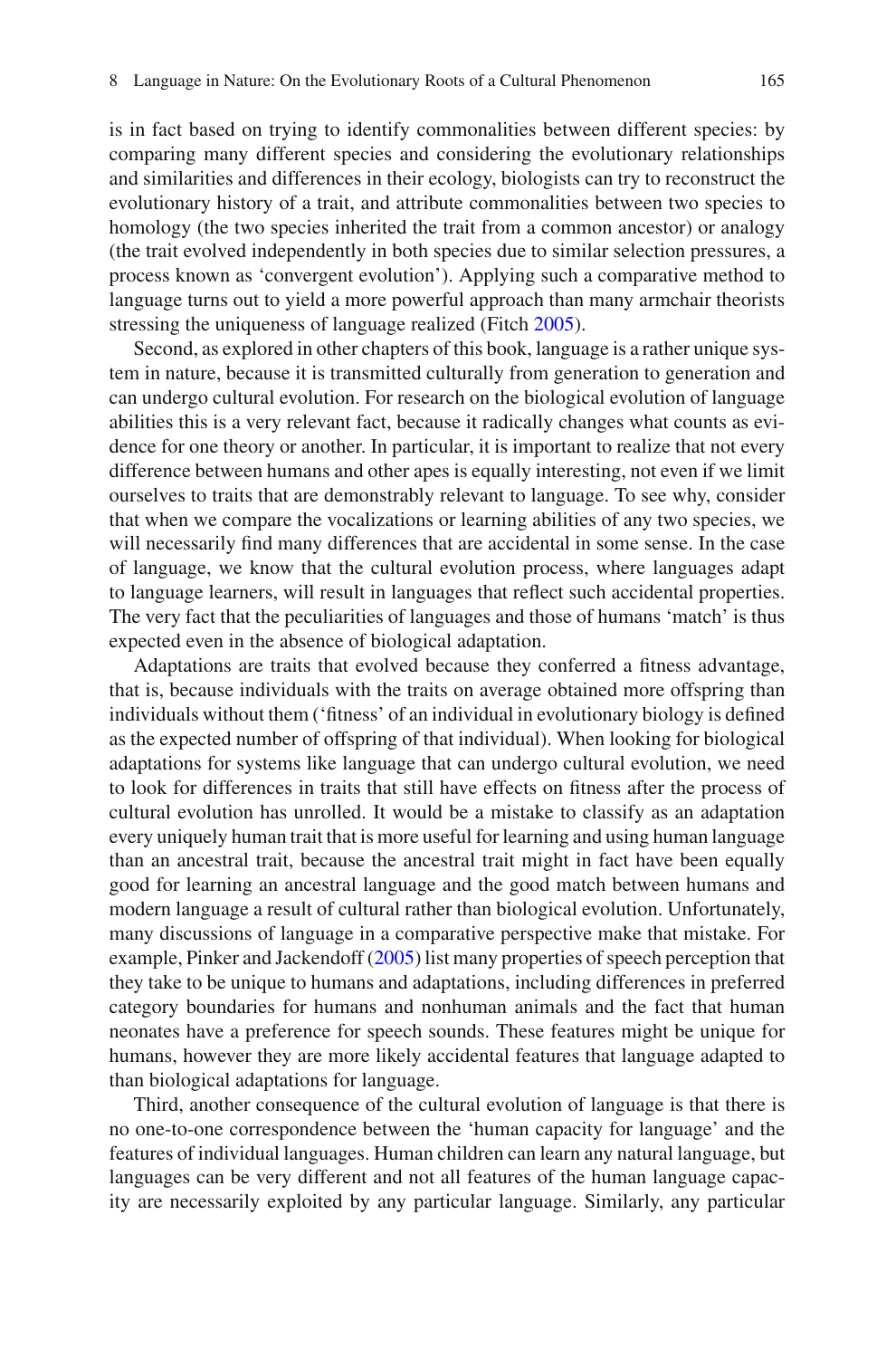communication system found among a population of non-human apes might not reflect their capacities to the full. As human languages have evolved culturally to adapt to features of the human brain, the possibility remains that human languages reveal previously hidden talents of the ape brain: features shared with other apes even if they have left no observable effects on ape communication.

## <span id="page-3-0"></span>**8.3 Linguistics and Language Evolution**

Investigations of the evolution of language naturally start with the question: what is language? The good news is that, at a very general level, linguists all agree: languages are complex, acquired systems of conventions about relations between forms (e.g., spoken or signed utterances) and meanings. The forms are built up by combining elementary units from a basic inventory (phonemes, syllables, hand shapes), and utterances are built up by combining meaningful units (morphemes, words, gestures) into phrases, sentences and discourse, following rule-like patterns. Every human population has language, and in practice, linguists have no difficulty determining which behaviors in an unknown culture count as language, and which as nonlinguistic sounds (e.g., music) or gestures (e.g., dance).

However, the bad news is that the consensus ends at this very general level. The moment we want to make more precise what language in modern humans exactly is, controversies pop up everwhere. For instance, what are those elementary units of form? Even when describing a single language, like English, disagreements abound. Some theories assume the elementary units are phonemes, others that the atomic level is that of 'distinctinctive features' (e.g., Chomsky and Hall[e](#page-24-1) [1968\)](#page-24-1). More recently, a popular position is to take larger units—syllables or exemplars—as atomic (Levelt and Wheeldo[n](#page-25-1) [1994\)](#page-25-1). And this is only the beginning; much more controversy surrounds more complex units, further removed from direct observation, such as morphemes or grammar rules.

The lack of consensus is even more apparent when considering the full diversity of languages in the world. Languages differ beyond imagination (Evans and Levinso[n](#page-24-2) [2009](#page-24-2)). Some languages build up incredibly long words that convey the meaning of a complete sentence in English; some languages have an almost completely free word order, but mark with a complex system of inflections the roles that various words in a sentence play. Other languages obey strict word order rules, but lack any kind of word morphology, including even plural markers like -s in English. Some language use only a handful of phonemes, others have well over a hundred distinctive atomic sounds. The usefulness of even the most basic concepts of linguistics—'word', 'phoneme', 'subject', 'rule', 'category'—is regularly questioned in the description of one language or another.

Nevertheless, comparison with other animals does quickly make clear that human language is qualitatively very different from any other communication system in nature, even if a convincing, integrated theory of how language works remains elusive. There are interesting questions to be asked about why linguistics is in this state,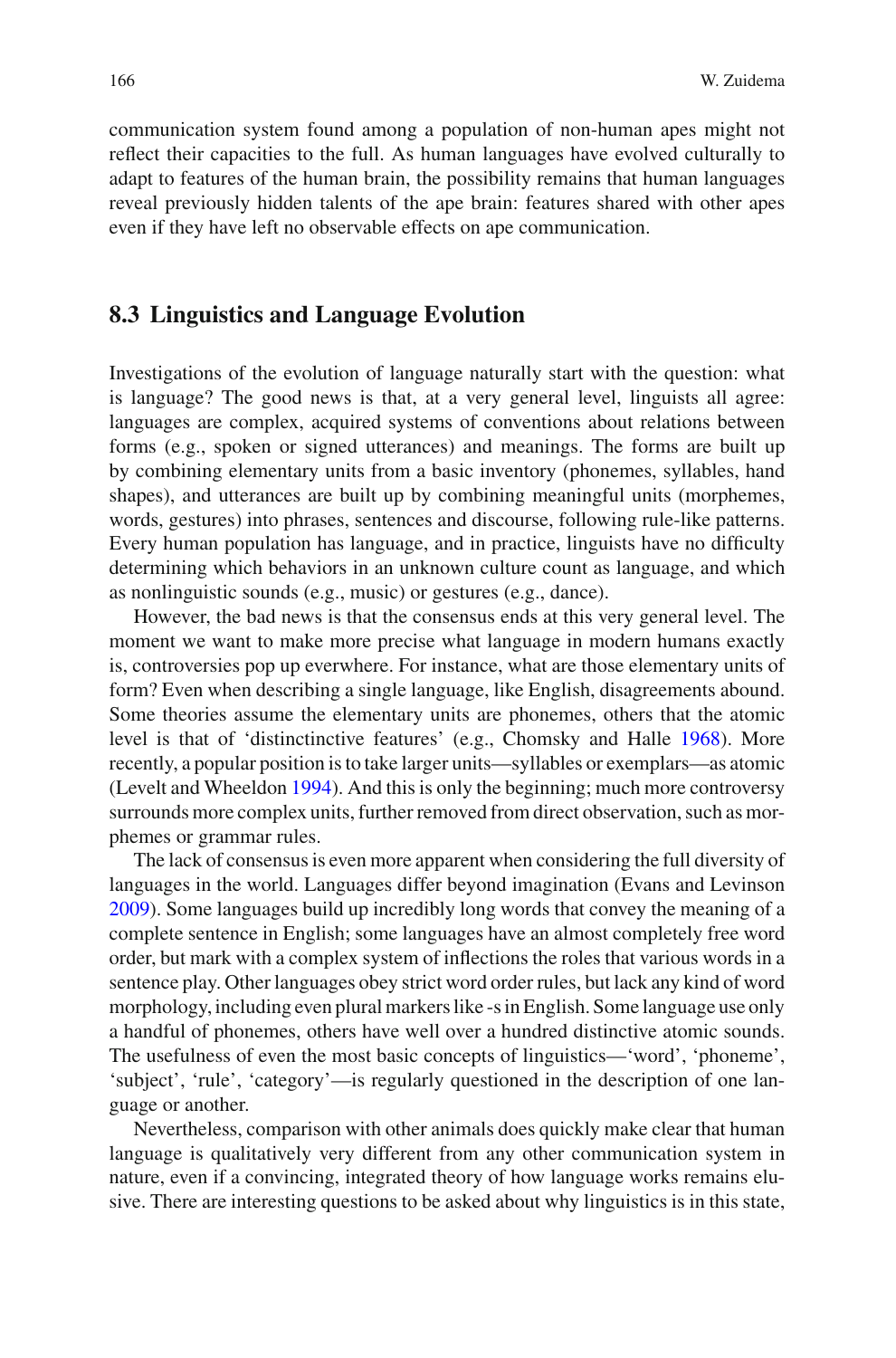and why descriptive and theoretical linguistics seem to have so little to offer to solving questions about the evolution of language. I suspect that cultural evolution, and the fact that languages have adapted to the messy idiosyncracies of the human brain, has much to do with it. For the purposes of this chapter, however, the best way forward is to take a pragmatic approach and focus on those aspects of language and speech where empirical research comparing humans and other animals has revealed important qualitative differences—these differences are candidates for the adaptations for language (and speech) that we are after.

#### <span id="page-4-0"></span>**8.4 Anatomy and Language**

#### *8.4.1 Speech Production*

When we look at the anatomy of the human speech production and perception apparatus, we see a strong continuity with the other great apes and even the broad class of mammals. To produce sounds, many mammals, like humans, let air flow from the lungs through the larynx, the throat and the nose and mouth. The larynx contains special membranes, the vocal folds, which vibrate in the air flow and can be tightened or loosened to produce higher or lower pitched sounds. The cavities between larynx and the lips together form the vocal tract, which effectively filters the mesh of sounds created by the larynx, by reinforcing some frequencies (resonances) and attenuating others. Three features of the human anatomy used in speech production stand out (see Fig.  $8.1$ ): the fact that the larynx is very low in the throat, that humans, unlike all other apes, have no air sacs, and that humans have detailed and rapid control over the shape of the vocal tract (see Crysta[l](#page-24-3) [1997](#page-24-3) for an accessible review of the human anatomy involved in speech production and perception).

The human larynx is high in the throat in babies (allowing them to breathe and drink at the same time), but descends to the lower position as they get older. In males, there is a second descent of the larynx during puberty. The position of the larynx is very relevant for speech as it determines the length of the vocal tract, and the size and shape of the vocal tract in turn determine the quality of the sound that comes out. Naturally, human vocal tracts are ideal for producing human speech sounds, but is the system as a whole 'better' in some way? Philip Lieberman [\(1984\)](#page-25-2) has argued that the descended larynx allowed a much richer repertoire of speech sounds, and could thus confer a fitness advantage that offsets the disadvantage of an increased probability of choking. Lieberman went as far as claiming that this was the crucial innovation in the evolution of language. Although recent modelling work (de Boe[r](#page-24-4) [2010](#page-24-4)) upholds his claim that the human vocal tract is optimal for producing a range of distinctive sounds, the effects are small and unlikely to be the crucial factor in the evolution of speech.

Moreover, the permanently descended larynx turns out to be not uniquely human but is also found in red deer and other species without language (Reby et al[.](#page-25-3) [2005](#page-25-3)),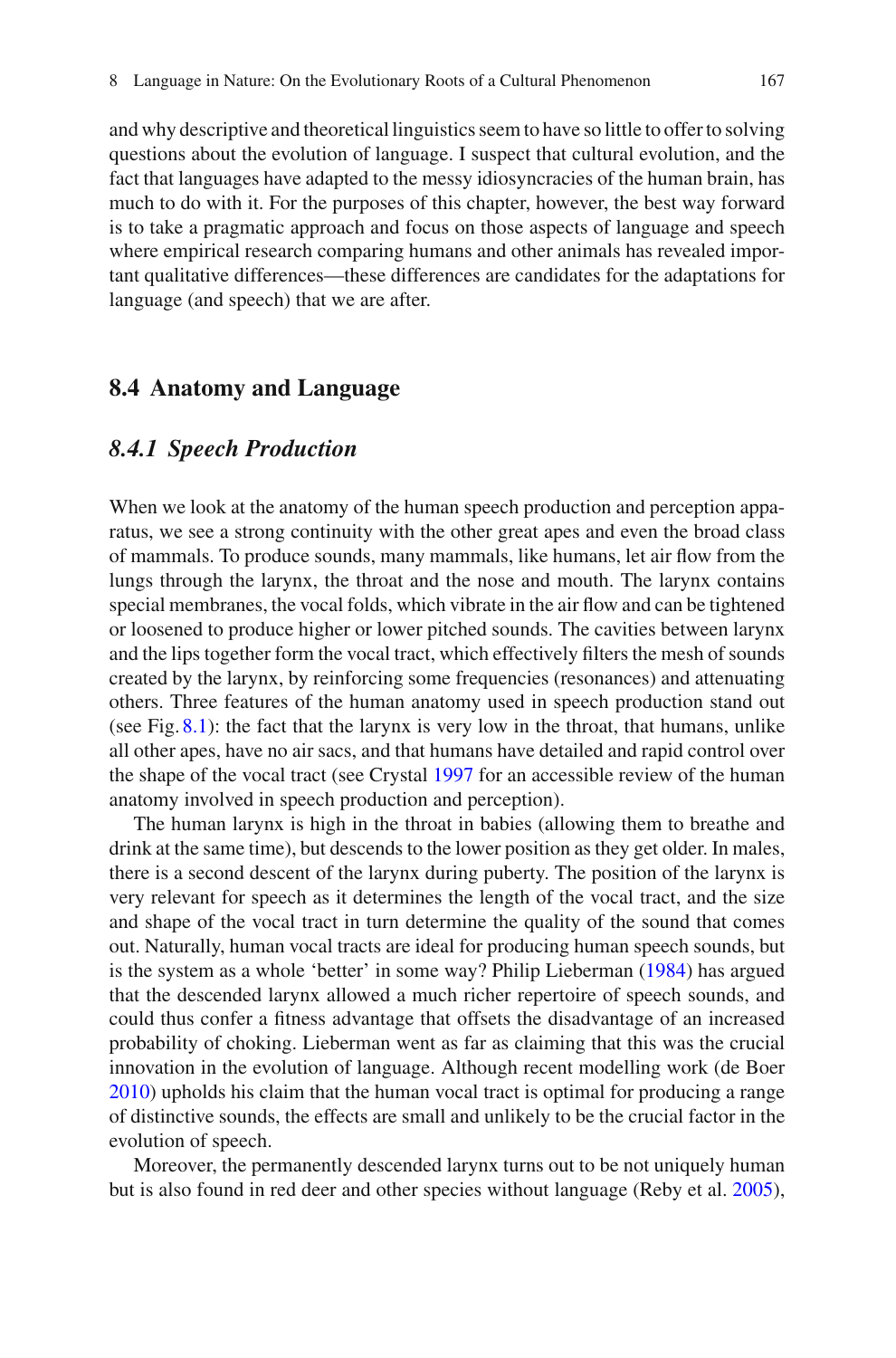

<span id="page-5-0"></span>**Fig. 8.1** Human (*left*) and chimpanzee (*right*) vocal anatomy differ in three important respects: in humans, the larynx is positioned lower in the throat and the tongue is rounder, yielding a vocal tract with equivalent controllable back and front cavities; humans have no air sacs attached to the larynx (chimpanzee air sacs are attached to the larynx through the narrow tube that can be observed in front of the larynx), further improving the range of sounds that can be produced; humans have voluntary control over the movements of the vocal folds. Diagram courtesy of Bart de Boer; based on FMRI data in Fitc[h](#page-24-5) [\(2000](#page-24-5))

strongly suggesting that there is at least one other biological function for a descended larynx. Fitc[h](#page-24-5) [\(2000\)](#page-24-5) suggests this other function might be size exaggeration: with a larynx low in the throat one can make sounds that otherwise only much large animals could make. Finally, there is at least one mammal without a permanently descended larynx that is, under exceptional circumstances, very good at imitating human speech: recordings from the harbor seal Hoover, raised in a fisherman's bath tub, contain a few intelligible sentences (Ralls et al[.](#page-25-4) [1985\)](#page-25-4). Hence, the position of the larynx might very well have been a target of natural selection for speech once rich languages had emerged among hominids, but it is unlikely to be a crucial factor in the emergence of a rich language in the first place.

Much less attention has been given to the absence of air sacs. All other apes have such sacs: cavities attached to the larynx that can range from modest in size (chimpanzees) to clearly visible balloons in the neck (gorillas). It's clear that air sacs have an acoustic effect on the vocalization produced, and various researchers in the last century have formulated the hypothesis that humans lost air sacs because of a detrimental effect on speech comprehensibility. In recent modelling and experimental work, de Boe[r](#page-24-6) [\(2009\)](#page-24-6) confirms the suspicion that air sacs have such a detrimental effect. However, as with the descended larynx, the effects are not enormous. The loss of air sacs is likely to have been affected by evolutionary pressures for speech, but it is unlikely to be the key event that set all the rest in motion.

One fascinating aspect of air sacs is that they have left traces in the archeological record: the shape of the 'hyoid bone' in the throat correlates with the presence or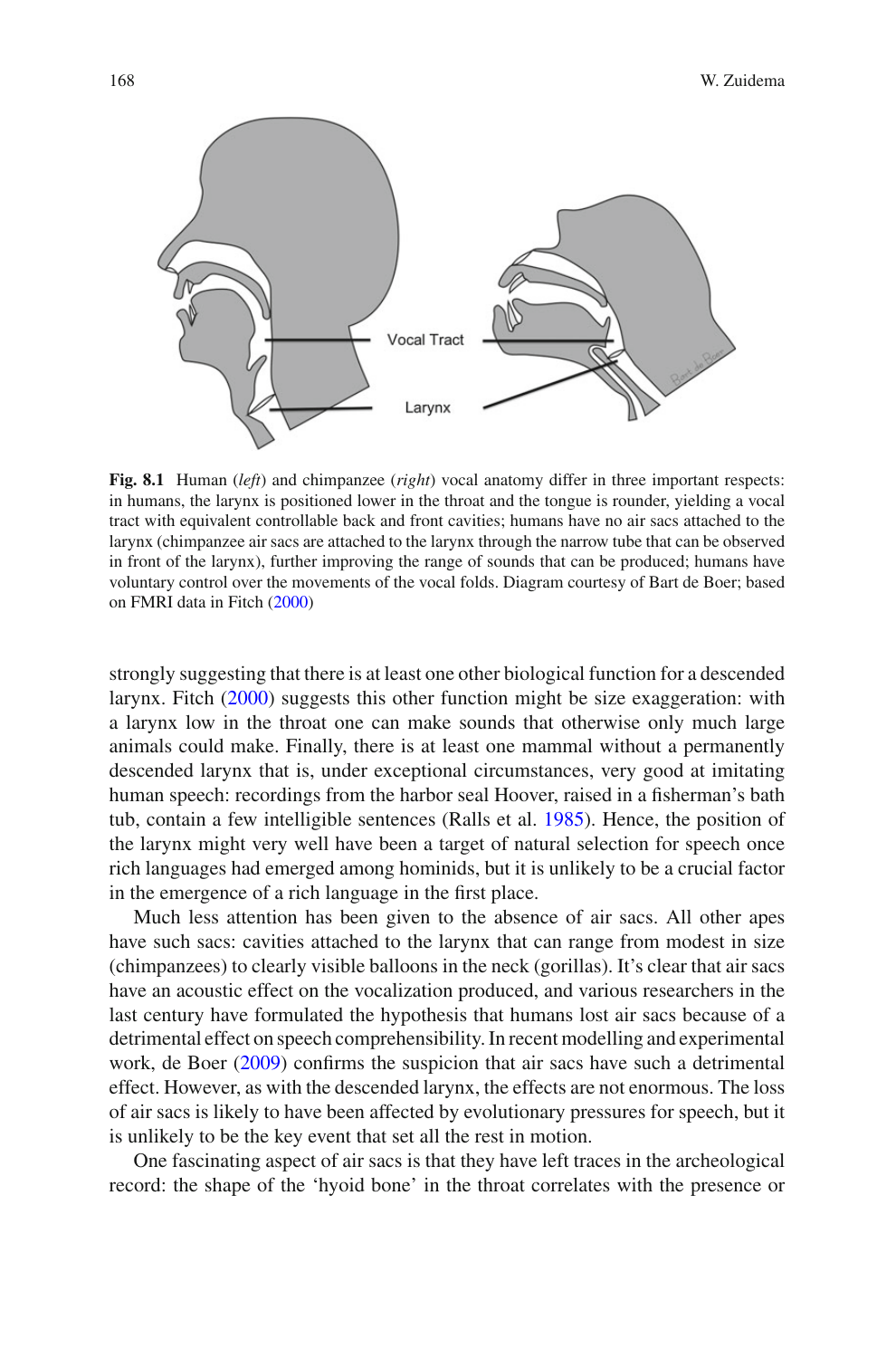absence of airsacs, and this bone is occasionally but very rarely fosselized in ape and hominin fossils. Based on the few findings reported, we can make a rough estimate of the disappearance of air sacs: Australopithecus afarensis, an human ancestor that lived about 3.3 million years ago still had air sacs (Alemseged et al[.](#page-24-7) [2006](#page-24-7)), while Homo heidelbergensis, who lived some 600,000 years ago did not (Martínez et al[.](#page-25-5) [2008](#page-25-5); for a review of homin fossils and approximate timelines, see Jones et al[.](#page-25-6) [1992](#page-25-6)).

A third anatomical oddity of human speech is the extremely rapid control over vocalizations, with precise, millisecond-level synchronisation of movements at distant places in the vocal tract, from the larynx to the lips. On high-speed x-ray films of the human vocal apparatus one can see complex, extremely fast and accurate movements that tongue, lips and other articulators make when producing a string of words. Although it is difficult to quantify, nothing comparable has been reported in the vocalizations of other primates. In song birds, however, we do see extremely fast and complex vocalizations as well, with precisely timed simultanous movements in syrinx (the bird equivalent of the larynx) and beak. An open question is whether birds, like humans, deliberately manipulate the resonance frequencies of the vocal tract (e.g., by moving the tongue or by opening air sacs), but preliminary evidence (Ohms et al[.](#page-25-7) [2010](#page-25-7)) seems to point in this direction. In both humans and song birds, but not other primates as far as we know, forebrain regions seem to be involved in the control over vocalizations (Deaco[n](#page-24-8) [2000\)](#page-24-8). Combined with the fact that in other primates we find only limited vocal repertoires and relatively simple and slow vocalizations, the findings on the extremely versatile articulatory control in humans suggests that evolutionary innovations could have been essential for the high rate of information transfer through speech that modern humans are capable of.

In short, there are some likely biological adaptations to the anatomy of the vocal tract that would have improved communication through speech, but none, it seems, that would have been necessary for language to emerge in the first place. There are some further likely biological adaptations in vocal control; these, in contrast, might have been essential for language, in the vocal-auditory channel at least, to confer a fitness advantage.

#### *8.4.2 Speech Perception*

In human speech perception, the relevant anatomical structures seem even more similar to what is common among mammals. Although the shape of the outer ears vary widely, the middle and inner ears of other (land) mammals—exquisitely complex organs—are very comparable (although the shape of the outer and inner ears might be responsible for increased sensitivity of humans in the frequency range needed for speech perception, Martínez et al[.](#page-25-8) [2004\)](#page-25-8). Behind the ear drum, we find the same hammer, anvil and stirrup that conduct the vibrations to the cochlea, where they are translated into neural activation patterns in the Organ of Corti. The auditory nerve then transports these signals to higher processing levels in the brain.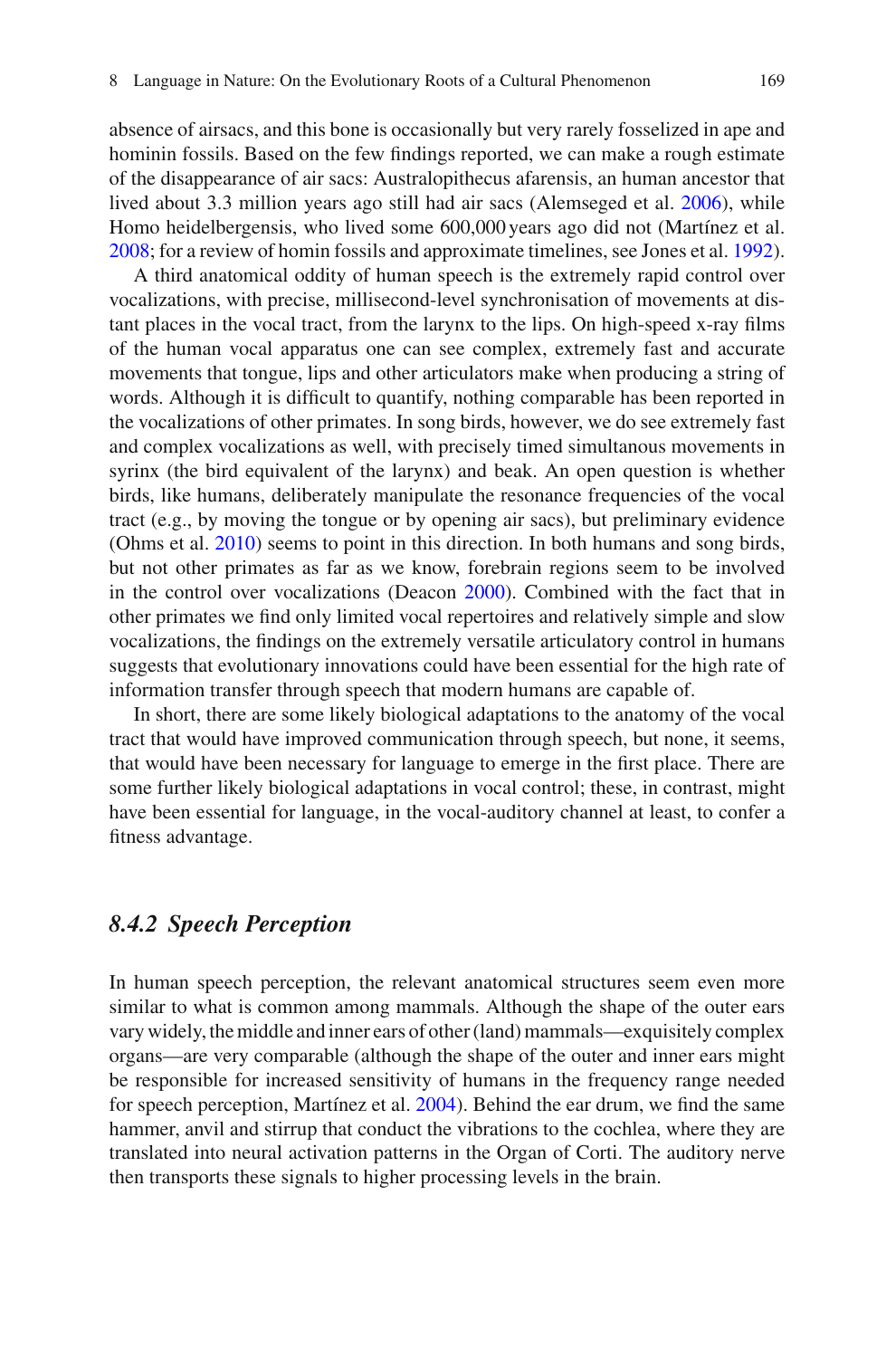Behaviorally, however, human speech perception does seem special. In the 1960s, pioneering research by Alvin Liberman and colleagues (Liberman et al[.](#page-25-9) [1967\)](#page-25-9) revealed that subjects could still perceive differences between two different speech sounds at high levels of background noise where differences between other sounds are lost. On the other hand, subjects did not perceive much difference between two versions of the same phoneme, even if the physical difference was of similar magnitude. This phenomenon, that differences between categories are perceived much more clearly than differences within a category, is called "categorical perception". Liberman and colleagues further found that subjects especially perceive physically different sounds as similar if they are produced with similar movements. This led the authors to propose a "motor theory of speech perception" which states that speech is perceived in terms of the movements necessary to produce it.

Together, these results led to the "speech is special" hypothesis, which states that humans are biologically specialized for speech perception. Much interesting research has been published since, comparing human and non-human perception of linguistic and non-linguistic stimuli. Where human speech perception was found to differ from non-speech or non-human perception, such findings were often claimed to be 'adaptations' (e.g., Pinker and Jackendof[f](#page-25-0) [2005](#page-25-0)). However, as we saw before, the close fit between language (in this case, speech sounds) and human abilities (in this case, speech perception) is not in itself conclusive evidence for biological adaptation.

One recent finding by Smith and Lewick[i](#page-26-0) [\(2006\)](#page-26-0) is telling in this respect. They considered the different ways in which neural firing patterns can encode auditory information; such neural encoding is ultimately what the inner ear does with auditory input, to send information for further processing to the brain. Some neural codes are very efficient for one type of acoustic input, others for other types of input. Smith and Lewicki discovered, to their surprise, that the code used in the inner ears of cats (as derived from neurophysiological studies) appears optimised for human speech. As it is very unlikely that cat's hearing has indeed been adapted to human speech since their (in evolutionary terms) recent domestication, the only sensible explanation is that the causality is the other way around: human speech exploits those sounds that the mammalian auditory system can most efficiently process. And, indeed, in the same study, Smith and Lewicki find that the same encoding is also optimal for the sample of sounds they created from a mixture of ambient sounds (water flowing, cracking twigs) and animal vocalizations.

Hence, although the empirical discoveries by Liberman et al. still stand in broad outline, Smith and Lewick[i](#page-26-0) [\(2006](#page-26-0)) and many other studies since the 1960s have put the original interpretation into perspective. On the perception side, it looks like humans make use of a biological apparatus that hasn't fundamentally changed from our prelinguistic ancestors, although there are many human peculiarities that languages would have adapted to culturally.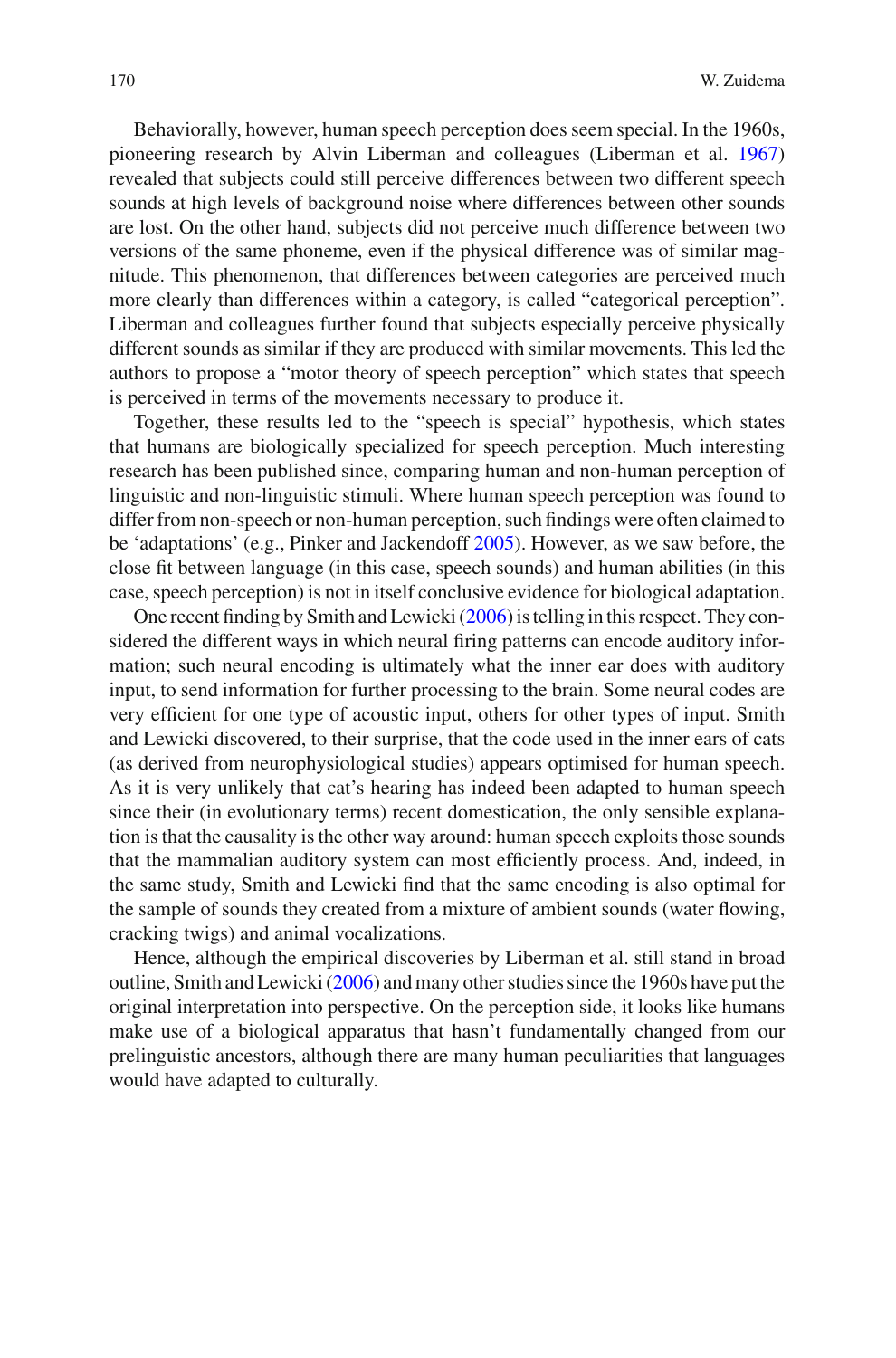## <span id="page-8-0"></span>**8.5 Design Features of Language**

#### *8.5.1 Cultural Transmission and Vocal Learning*

When we turn from aspects of human anatomy to less tangible, structural aspects of language, a list of 'design features' of human language by Hocket[t](#page-25-10) [\(1960](#page-25-10)) is a useful starting point. This list has since been a focus for research comparing language with natural vocalizations in other animals, in particular the four main design features: cultural transmission, symbolism, duality of patterning and hierarchical phrase-structure. I will first focus on cultural transmission, which refers to the fact that languages, within the constraints set by our biology, are conventional systems that persist through time by repeated learning. This is true for the elementary sounds of spoken languages, for the elementary shapes and movements in sign language, and for all the grammatical rules and constructions. Cultural transmission is not unique to language or humans—we also observe it in, e.g., music and bird song—but rare among primates and a key qualitative feature of language.

Focusing on sounds, cultural transmission is possible thanks to the ability for vocal imitation: the ability to relate perceived sounds back to the articulatory movements that can produce it. Vocal imitation is, as far as we know now, absent or very limited among other primates (Janik and Slate[r](#page-25-11) [2000\)](#page-25-11), with the possible exception of gibbons. Early language-training studies with apes famously failed to get the apes to produce any speech-like sound, and natural vocalizations in monkeys and apes appear to be innate (i.e., develop independently from exposure to those sounds, cf. Seyfarth and Chene[y](#page-26-1) [1997](#page-26-1)). Among mammals, the only groups other than humans with vocal imitation are seals, bats, elephants, dolphins and whales. For instance, humpback whales sing long songs, that are shared among members of one population of multiple generations, but differ from population to population and gradually change over time (Payne and McVa[y](#page-25-12) [1971\)](#page-25-12). Among birds, finally, there are very many vocal learning species, but they are limited to three groups: songbirds, humming birds and parrots.

Although it is not completely clear what the criteria for true vocal learning are (evidence for vocal learning in the mentioned species sometimes comes from experiments with controlled training stimuli, sometimes from field observations of imitation or cultural transmission; Janik and Slate[r](#page-25-11) [2000\)](#page-25-11), it does seem clear that advanced vocal learning is rare but found in multiple species scattered over the evolutionary tree of life. This presents a wonderful opportunity to investigate the possibility of convergent evolution: in various branches of the evolutionary tree similar solutions evolved for similar problems. Why is vocal learning rare? What are the difficulties or disadvantages preventing most species from having the ability, and what are the advantages that drove its evolution in the species, including humans, that do have it?

The question about difficulties is all the more pertinent, because vocal learning from a computational point of view—is not something particularly complex. Some existing computer models of vocal learning might help to find an answer. For instance, Westermann and Miranda [\(2004](#page-26-2), see also Oudeyer, this volume) present an elegant model of neural structures that can learn mappings from articulatory movements to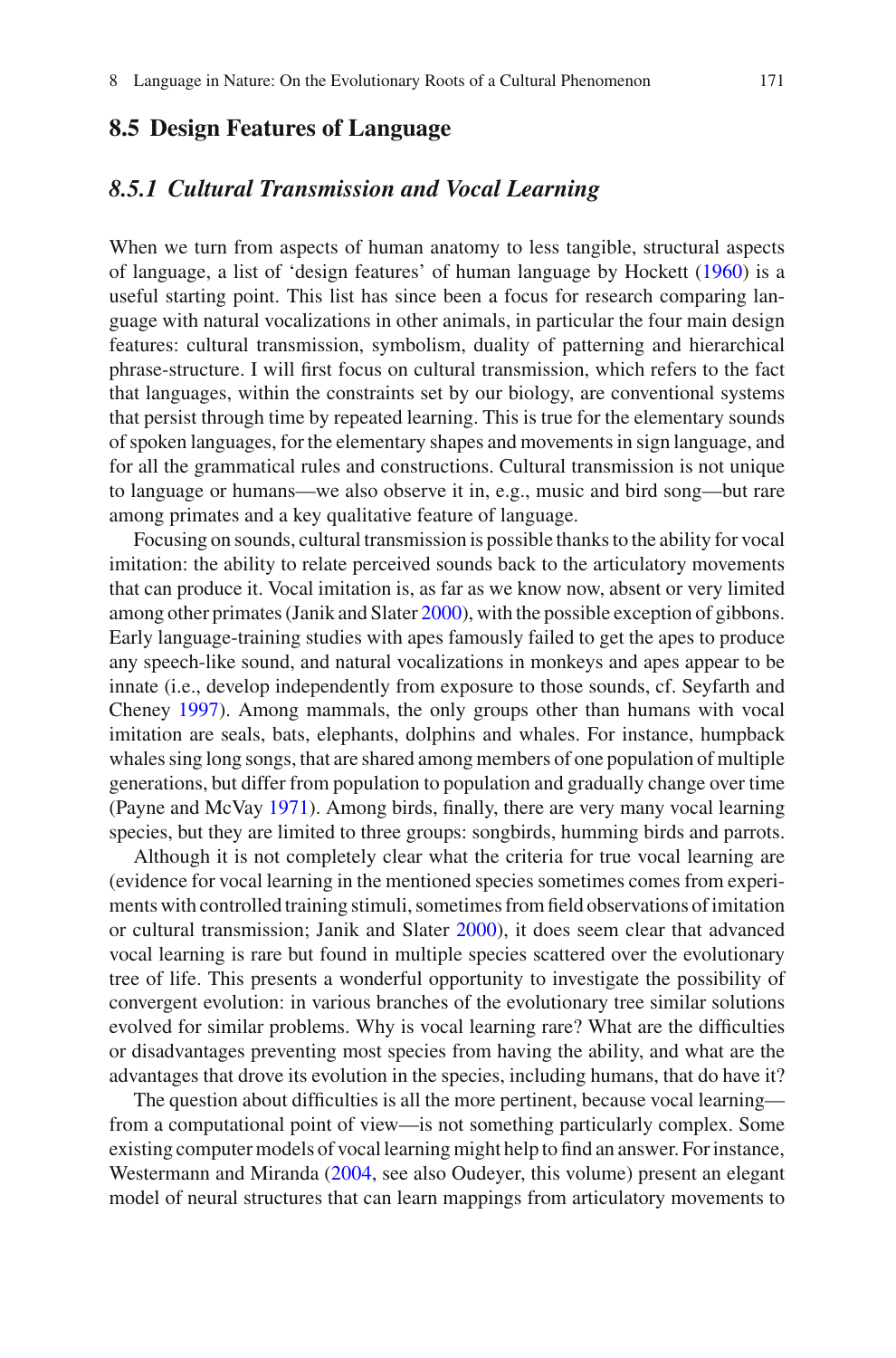sounds, and vice versa, and thus implement vocal learning. The model consists of two neural maps, one representing motor activity and the other perceptual input. It assumes a babbling phase, where the learner initially produces sounds at random, and 'articulatory feedback', meaning that he can hear himself. Given those assumptions, the model shows how (Hebbian) connections between neurons in both maps can come to encode the relation between movements and sounds. When learning is complete, the model can be prompted with just a sound and then produce, in the motor map, the pattern of activity needed to generate that sound. Hence, it shows the potential for vocal imitation. A straightforward extension of the model with a visual map also makes correct predictions about the influence of seeing lip movements on the sounds perceived (the so-called McGurk effect).

Comparing the model to real brains, there are two clues to what might make vocal learning difficult in reality. First, the connections between maps in the model are bidirectional: the same connections are used for predicting sounds given motor parameters as for vocal imitation. In real brains, the ability to predict sounds given motor activity is likely to be common among animal species, but because neurons are not bidirectional, a dedicated pathway might be necessary to also learn the inverse mapping. Second, motor and sound map activity are static in the model; in real brains, the motor maps will already be involved in planning for the next vocalization by the time the articulatory feedback arrives (Dave and Margolias[h](#page-24-9) [2000\)](#page-24-9). This thus necessitates a memory-motor map in addition to the motor and perceptual map in the model, and a dedicated pathway to transfer information from the memory-motor map back to the actual motor map for the production of vocal imitations.

Brain research on song birds has indeed found evidence for such dedicated pathways; intriguingly, the solutions found in the independent evolution of vocal learning in song birds, humming birds, parrots and humans appear to be very similar (Jarvi[s](#page-25-13) [2004](#page-25-13)). Jarvi[s](#page-25-14) [\(2006\)](#page-25-14) argues that this is indeed a case of convergent evolution, and observes that there is one thing the species with vocal learning have in common that distinguishes them from many non-vocal learning sister species: they are at the top of the food chain and often have few, if any, predators. This observations needs more systematic research, but it could be a key factor, because vocal learning of a complex repertoire of sounds requires practice. Practice sessions, where infants spend time and energy (that could otherwise be used for more direct ways to increase survival) and make noise that attracts predators, might simply not be a viable option for species that are under predation pressure.

Given that vocal imitation is possible, but not trivial and likely to be costly, the question arises what the evolutionary advantages could be in song birds and, ultimately, in humans. Jarvis surveys a number of popular ideas in the literature, including the idea that learned vocalizations allow for individual identification and for cultural adaptation to diverse habitats where different types of sounds might transmit better. Coming from bird song research, he favors the hypothesis that the variability allowed by vocal learning played a key role in mate attraction; given the attractiveness of human singers to members of the opposite sex this is indeed a serious candidate selection pressure in human evolution as well.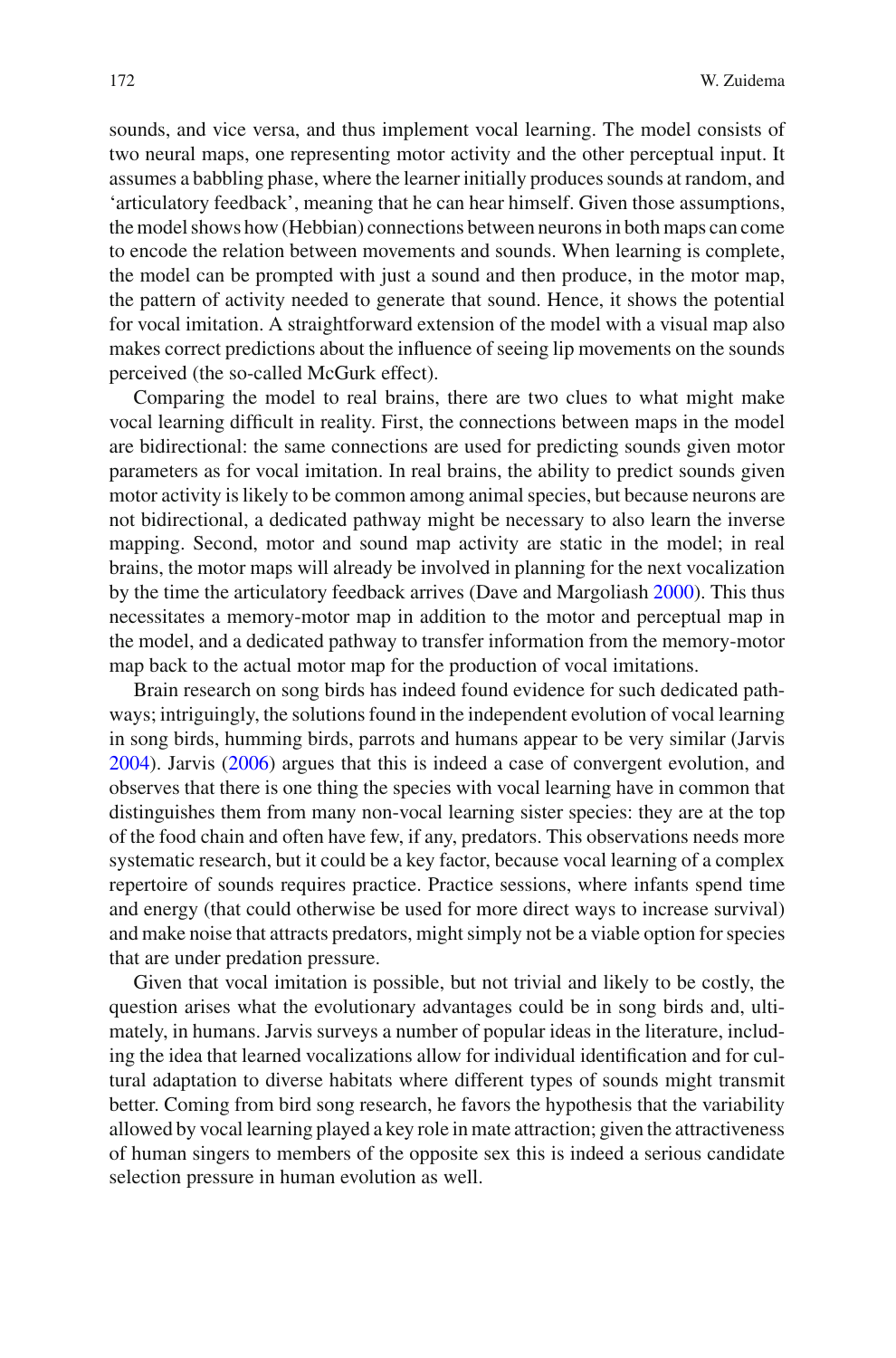However, the increase in the number of distinct sounds that can be produced could also have played a different role in humans than in other vocal learners, in particular in 'semantic communication'. Jarvis is skeptical of a role for semantic communication in the evolution of vocal learning, and correctly points out that in song birds signals that carry meaning (like food or alarm calls) tend, in fact, not to involve vocal learning, while vocally learned song has no referential role. However, modern human language is very different in this respect, and Jarvis might stretch the songbird analogy a little too far here. In any case, I see no reason why the selection regime that allowed large, meaningful vocabularies to emerge in humans could not have played a role in the emergence of vocal learning in the first place.

In conclusion, vocal learning is a rare trait in nature but crucial for spoken language. The comparative record provides some clues about the questions as to why we have this trait and many other animals do not. Our position as a top predator might have removed selection pressures against it, while the need for a great variety of sounds in communication—useful in mate attraction or semantic communication might have provided selection pressures for it. Firm conclusions, however, cannot be drawn at the current state of knowledge and alternative (but not necessarily contradictory) theories exists. For example, Lachlan and Slate[r](#page-25-15) [\(1999](#page-25-15)) propose, based on a mathematical model, a "cultural trap hypothesis" which states that once vocal learning has emerged and a variable repertoire is used in a species, for whatever reason, vocal learning is favored over innate vocalizations. Oliphan[t](#page-25-16) [\(1999](#page-25-16)) proposes that the difficulty of identifying the intended referents in learning a lexicon was a crucial obstacle in the evolution of cultural transmitted semantic communication in other species.

Perhaps genetic evidence, as is now starting to emerge (see Dediu, this volume) will play a role in the future in understanding the evolution of vocal learning. FoxP2 is a gene involved in speech and language, as discovered in the study of a family with a heritable disorder affecting several speech, language and motoric abilities. Through the careful work of Vargha-Kadem and colleagues (Vargha-Khadem et al[.](#page-26-3) [1995](#page-26-3)) it has become clear that the gene is not specific for language (as proponents of an extremely modular view of the mind were perhaps hoping), although it does indeed seem to affect linguistic abilities over and above the indirect effects one can explain from effects on general intelligence and motoric abilities. Interestingly, the same gene also plays a role in vocal learning in birds (Haesler et al[.](#page-25-17) [2004](#page-25-17)). Studies of variants of the gene in other species, including the extinct Neandertals (Krause et al[.](#page-25-18) [2007\)](#page-25-18), are starting to provide a fascinating look on the evolution of the gene, but given the many unknowns about the exact function of the gene it is too early to directly relate it to scenarios of the evolution of vocal learning and language.

#### *8.5.2 Symbolism and Arbitrariness*

A second feature of natural language that is often said to be unique is its 'symbolism', but this term can mean various things. One aspect of symbolism, featuring in most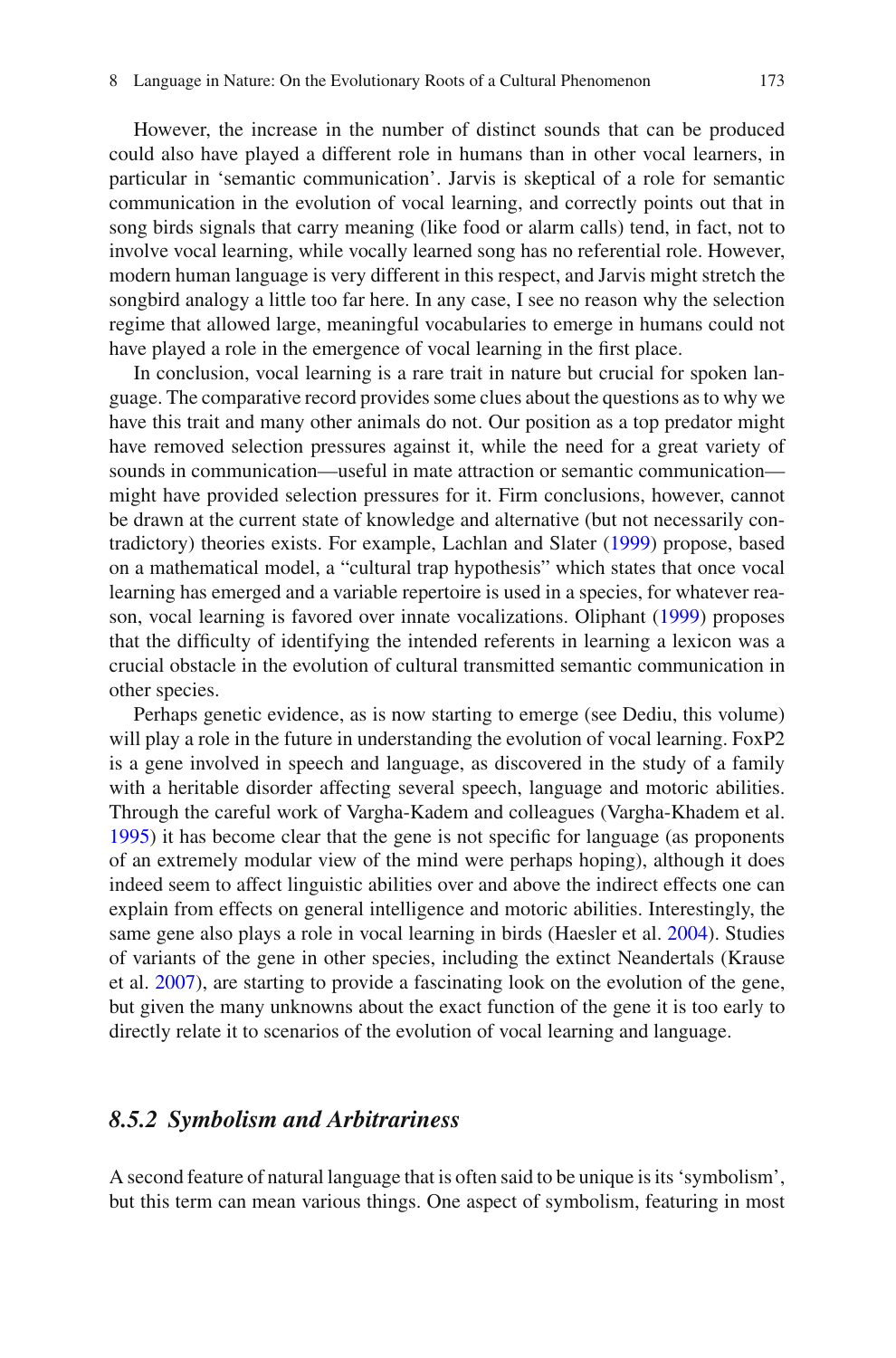definitions, is that the relationship between the words or morphemes in a language and what they refer to is arbitrary. Thus, there is nothing in the sound of words like 'sleep', 'green' or 'democracy' that is in any way similar to what these words denote. Even onomatopoeia—words that do mimick the sound they describe, such as 'cocka-doodle-do' in English—are to a large part conventionalized, as can be seen from the fact that the same rooster's calls are referred to as 'kukeleku' or 'cocorico' in other languages (Dutch, Italian). Thus, there is no doubt that humans have the ability to assign arbitrary meanings to arbitrary sounds, and they do so all the time: adult native language users typically know many tens of thousands of words (Bloo[m](#page-24-10) [2000](#page-24-10)). In that massive vocabulary, some words sound or look somewhat like what they denote, but the vast majority of word-meaning mappings are arbitrary (e.g., Tamari[z](#page-26-4) [2005](#page-26-4)).

This 'arbitrariness of the sign' is a feature of natural language that is cherished by many linguists, but arbitrariness per se might be less relevant from the comparative and evolutionary point of view than has often been assumed. There are many alarm call systems—in birds, primates, rodents—where particular sounds denote particular predators (or better, perhaps: denote the appropriate response to the presence of a given predator) and where there seems to be no relation between the sound and its meaning. Learning these associations is common too: although the production of calls is typically thought to be innate, the interpretation of calls is somewhat flexible, and different species of monkeys are known to be able to learn to interpret each others alarm calls (e.g., Zuberbühle[r](#page-26-5) [2002](#page-26-5)). Moreover, arbitrariness is also not the all-or-nothing phenomenon that it has often been taken to be. In human sign languages (known to often be much more iconic than spoken languages; Frishber[g](#page-24-11) [1975\)](#page-24-11) and ape gesturing (e.g., Tomasello et al[.](#page-26-6) [1997\)](#page-26-6), it has often been observed that gestures that start out as iconic, can gradually become more and more arbitrary (i.e., for an external observer the original iconic relationship between gesture and meaning is less obvious or even unobservable in later stages).

Other features of human vocabularies might be truly unique to humans, but also don't necessarily point to language-specific adaptations. Quantitatively, the readiness with which humans acquire a vocabulary is remarkable. Children start understanding and using their first words around their first birthday, and after a slow start, are estimated to learn 10 words a day between age two and six, reaching a vocabulary of about 14,000 words by age six, which further increases to perhaps as much as 60,000 words at high school age (O'Grad[y](#page-25-19) [2005\)](#page-25-19). These numbers dwarf any vocabulary size found in non-human animals, where chimpanzee gesture repertoires are estimated to contain at most a few hundred signs. The record-holder in vocabulary size, as established in a controlled experiment, is held by a dog: border collie Rico can recognize about 200 names for objects (Kaminski et al[.](#page-25-20) [2004\)](#page-25-20). Thus, there is a huge quantitative gap between humans and other animals, but this does not prove that humans have language-specific mechanisms for word learning and usage. The gap could also be an indirect consequence of differences in reasoning abilities, in particular in abilities to reason about the intentions of others (Oliphan[t](#page-25-16) [1999](#page-25-16); Bloo[m](#page-24-10) [2000](#page-24-10)).Moreover, it could be an indirect effect of evolutionary innovations in grammar (as discussed in Sects. [8.5.3](#page-13-0) and [8.5.4\)](#page-16-0): most words are learned concurrently with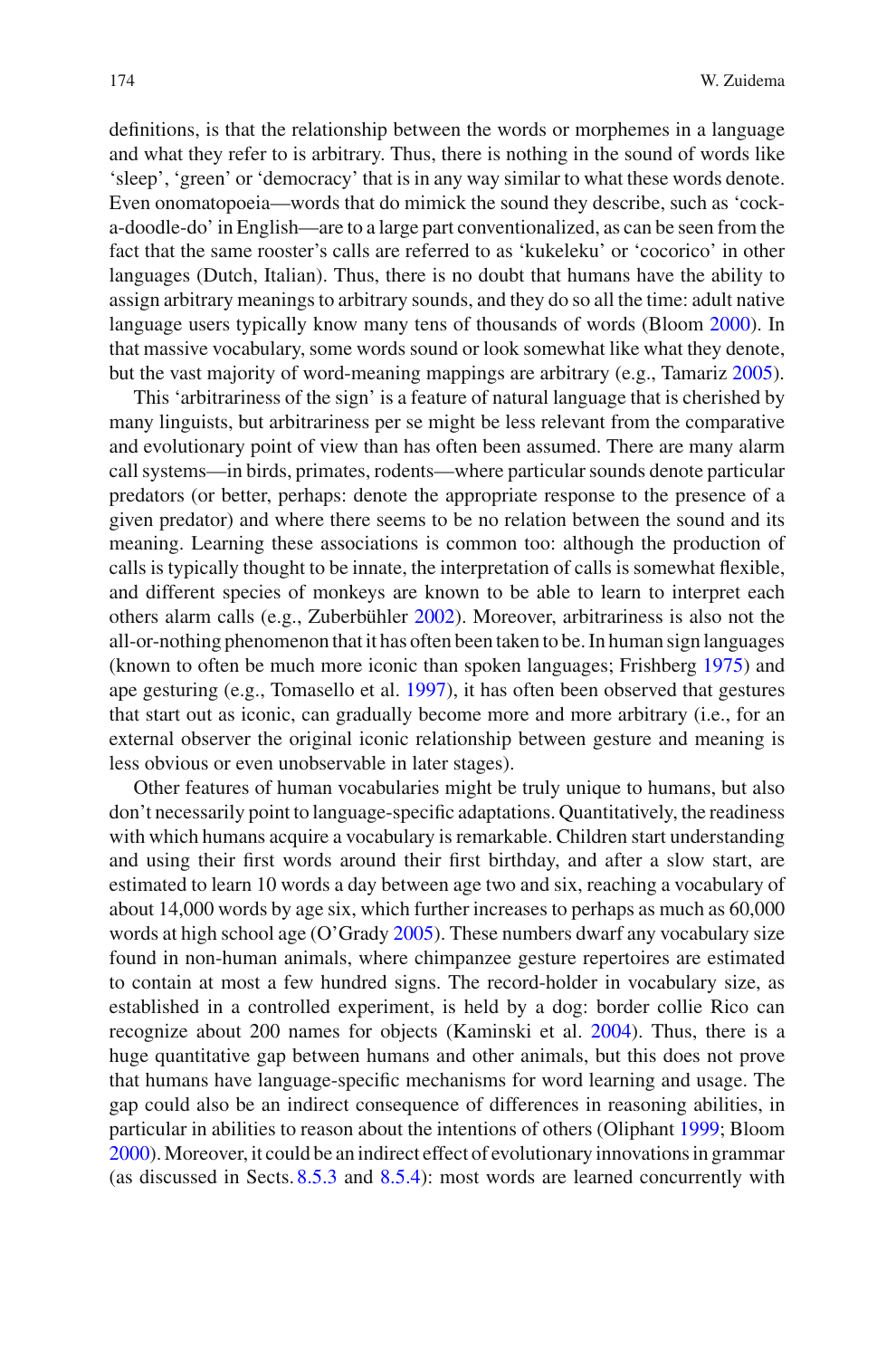the grammar of a language, and the grammatical context provides additional clues to word meaning (Crus[e](#page-24-12) [1986](#page-24-12)).

Returning to the qualitative differences, another well-known observation about word learning is a "mutual exclusivity bias" in children: a preference for 1-to-1 mappings from words to objects, without synonymy (several words with the same meaning) and homonymy (identical words with multiple meanings). Interestingly, the mentioned border collie Rico seems to share this bias with humans: when confronted with a novel word, he was more likely to associate that with an object that he did not already know a word for. This suggests we do not need to assume a languagespecific adaptation to explain this bias in humans, but can rely on general cognitive and communicative processes.

Finally, in most definitions symbolism is more than just the arbitrariness of word meanings. Harna[d](#page-25-21) [\(2003\)](#page-25-21) defines a symbol as an object that not only has an arbitrary meaning, but is also part of a symbol system. A symbol system, in turn, is a system of symbols and rules, where rules apply to symbols regardless of their meaning. Thus, the word 'cat' is a symbol, not just because its sound is in no way similar to the animal it denotes, but also because it participates in a system of rules and many other symbols: the English language. The rules of English (such as those that put the determiner 'the' in front of it, or the plural marker '-s' behind it) apply to it because of its syntactic category ('noun') and not because of what it means. The part-of-a-system requirement in Harnad's definition means that it makes no sense to speak of symbols in isolation (as Harnad himself point out); therefore, it seems to me that symbolism is an inseparable consequence of compositionality, which I will discuss in the next section.

Using similar arguments as Harnad, Paul Bloom [\(2004\)](#page-24-13) has warned against overinterpreting the analogies between human word learning and the 'words' learned by dogs and other animals. He points out that the research with animals has not demonstrated that they can combine words for objects with all kinds of action words. This, however, is again the part-of-a-system requirement, and, I would argue, inseparable from compositionality.

For many scholars, there is even more to the symbolic nature of language than the part-of-a-system aspect. They feel there is something special about the relation between human words and the concepts they symbolize, but typically do not give a precise definition of that special, symbolic relationship. This doesn't stop many of them from speculating about the relevance of the appearance of art, from about 100,000 years ago, in the archeological record for scenarios of language evolution. This, they argue, is a strong clue for language, as art, like language, requires symbolic thought. I am skeptical about the confidence with which they argue for this point: it is hard to imagine any hominin species with only part of the human suite of cognitive abilities, but that is exactly our job. I don't see a priori reasons why art without language would be harder than language without art, and the comparative record has unfortunately little to say on this issue (see Both[a](#page-24-14) [2008](#page-24-14) for a detailed critique of several such proposals).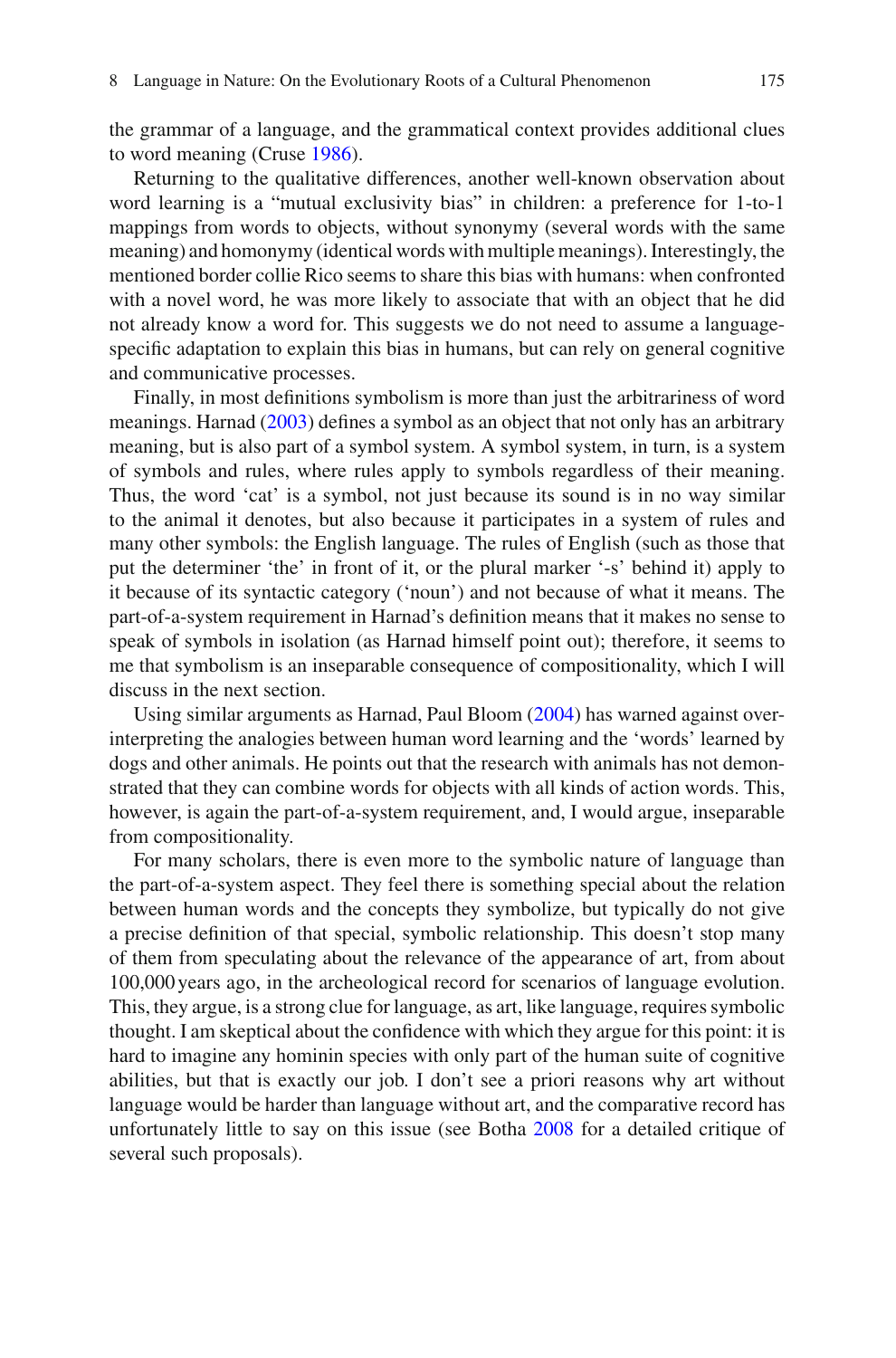## <span id="page-13-0"></span>*8.5.3 Duality of Patterning*

To a first approximation, sentences in languages are built up from meaningful words (or rather: morphemes), and words are built up from meaningless phonemes. Although the situation is more complicated than that, it seems fair to say that human languages employ at least two combinatorial systems: a combinatorial, phonological system that regulates which basic sounds can be combined into possible words, and a compositional, semantic system that regulates how words and their associated meanings can be combined to give sentences and compound meanings. Both combinatorial systems generalize to unseen sequences: we can interpret sentences we have never seen before, and distinguish impossible from non-existing but possible words in our native language (e.g., the French word "pluie" is an impossible word in English, because of the onset /plj/, while the Dutch word "vonk" is a nonexisting but perfectly possible word in English). Hocket[t](#page-25-10) [\(1960](#page-25-10)) used the term 'duality of patterning' for the marriage of a combinatorial phonology and a compositional semantics (somewhat earlier, Martine[t](#page-25-22) [1949](#page-25-22) had already made the same observation using the term 'double articulation').

Most animal vocalizations, in contrast, are holistic: a single vocalization has a particular function, but there is no sense in which we want to analyze the vocalization as built-up from components that are reused in other vocalizations. It is interesting to look at the exceptions to this general statement, where there are three aspects to pay attention to: are vocalizations built up from several elementary units? Do these vocalizations have a referential meaning? And is the meaning of a combination somehow a function of the meaning of the parts? As always in biology, we find an enormous variety in nature and we do observe that combinatorial phonology and compositional semantics have their echos in other animals' communication systems. However, there are important qualitative differences and the presence of both in one species has, as far as I know, only been attested in humans.

When we only focus on the combination of vocal elements, there are in fact still quite a lot of examples in primates and cetaceans, and especially among songbirds. In many song birds we find distinct repertoires of basic elements that can be combined in various ways but according to quite strict rules. A good example is chaffinch song: Riebel and Slater [\(2003](#page-26-7)) describe the repertoire of a population of chaffinches, and the rules that govern the structure of the songs. Each (male) bird sings two or three different songs, and each song follows a stereotypical AxByF or AxByCzF pattern. Elements in the A, B and F part are repeated a varying number of times, but the elements that make the x and y part, called transitional elements, are never repeated although they can be omitted. Extremely similar A elements can be found combined with different Bs and Cs. From such findings, it has become clear that chaffinches have a combinatorial system in place. It differs, however, qualitatively from what we find in language. Most importantly, the songs do not convey a referential meaning: songs have a function in attracting females and defending the male's territory against rivals, but the message to them is always the same: come here! or go away! Variations in, for instance, the number of repetitions do not change that message.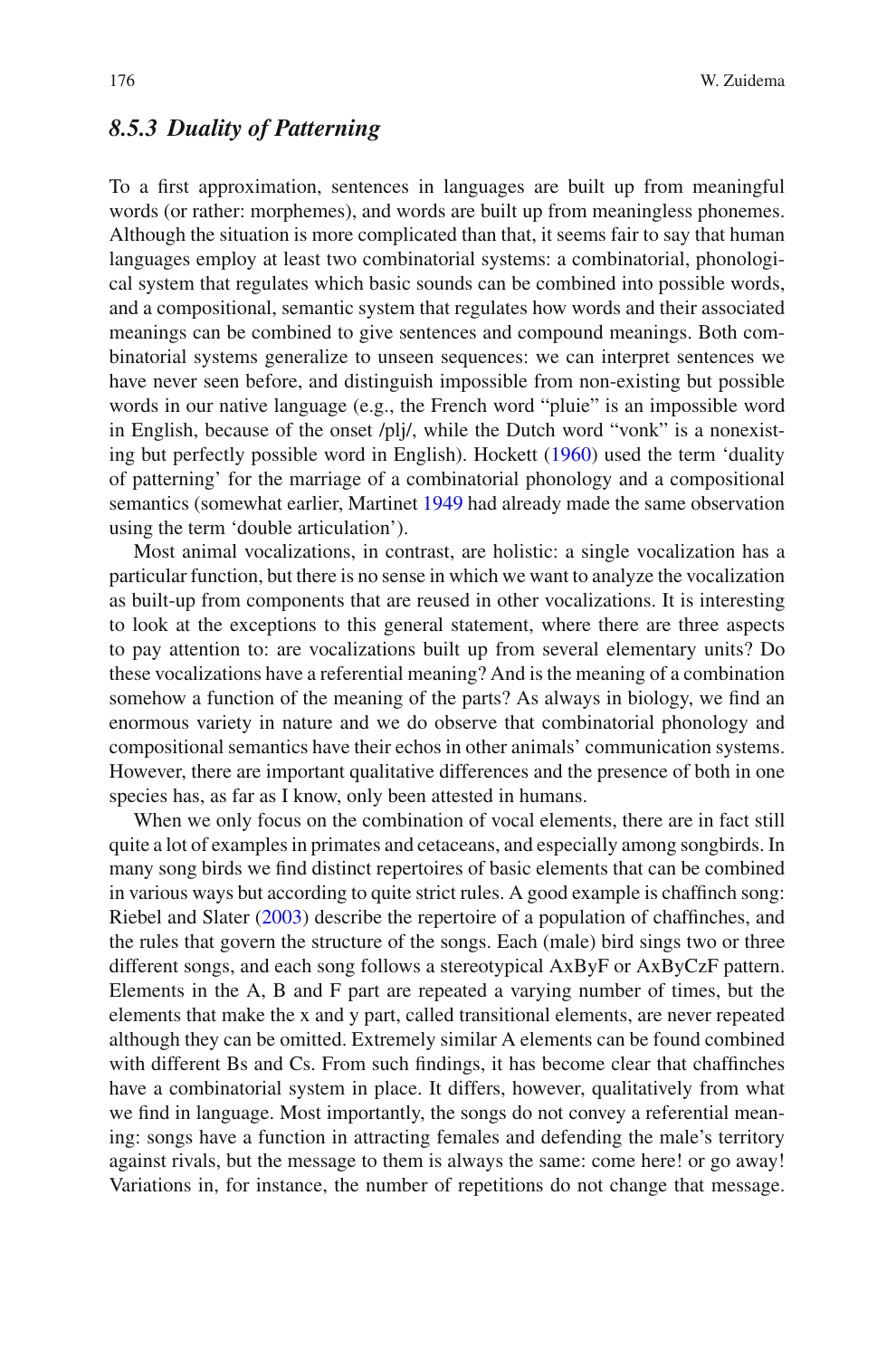That means we cannot speak of duality of patterning, as there is only one system of combination, and we can perhaps not even speak of combinatorial phonology, as the term 'phonology' is usually reserved for meaning-carrying vocalizations/gestures. It also potentially limits the usefulness of looking at bird song for understanding the evolution of combinatorial phonology, because a crucial constraint that presumably operated in the evolution of phonology—the system must remain useful for encoding and decoding information—was missing in bird song evolution.

Combination of vocalizations that do carry meaning is, in contrast, very rare. Arnold and Zuberbühle[r](#page-24-15) [\(2006\)](#page-24-15) describe a communication system in putty-nosed monkeys that fits the bill. The monkeys use distinct, loud alarm calls to warn each other of predators: they emit the so-called pyow call when a leopard is detected in the vicinity, and a hack call for eagles. Additionally, the monkeys sometimes produced pyow-hack sequences, consisting of 1–3 pyows followed by 1–4 hacks. These sequences are produced in response to both eagles and leopards, and are typically followed by the whole group of monkeys moving to a different area of the forest. In their study, Arnold and Zuberbühler demonstrated experimentally that the pyow-hack sequences indeed mean something different than the individual pyows or hacks. They played leopard growls to 17 groups of monkeys, each consisting of a single adult male, with several females and their offspring; in about half of the groups, the adult male responded with a pyow-hack sequence, and those groups were found to have moved significantly further away 20 min later than the groups that only responded with pyows—the leopard alarm call. Putty-nosed monkeys thus have a rudimentary form of combinatorial phonology: elementary sounds, used to denote the two predators, are reused to form a third signal which roughly means: "let's go". But the putty-nosed monkeys do not exhibit compositional semantics, as the meaning of the combined signal is not somehow derived from the meanings of its component parts.

In another study, however, Zuberbühle[r](#page-26-5) [\(2002\)](#page-26-5) did find rudimentary compositionality: Campbell's monkeys also have a system of alarm calls for various predators, and aside from the usual unitary calls, also sometimes produce sequences of two calls. The first call is a so-called 'boom', and modifies (weakens) the meaning of the second call, a leopard or eagle alarm. Zuberbühler experimentally demonstrated that Diana monkeys—another monkey species living in the same habitat and eavesdropping on the Campbell's calls—withhold the usual response to the alarm calls if they are preceded by the boom. The meaning of the whole, it seems, is thus a function of the meanings of the parts. That places the Campbell's monkeys in an odd class of species for which some form of compositional semantics has been attested. The only other members of that class are humans and some species of bees, who convey the location of a food source through a dance where two components of the form (direction, length) map onto two components of the meaning (direction with respect to the sun, distance from the beehive; von Frisc[h](#page-26-8) [1974](#page-26-8)).

The results from Zuberbühler et al. are important, but they do only demonstrate very rudimentary forms of either side of the duality of patterning. They add to the evidence that combining two signals to mean something new, and combining meanings to create a compound meaning, are feats that do not necessarily require a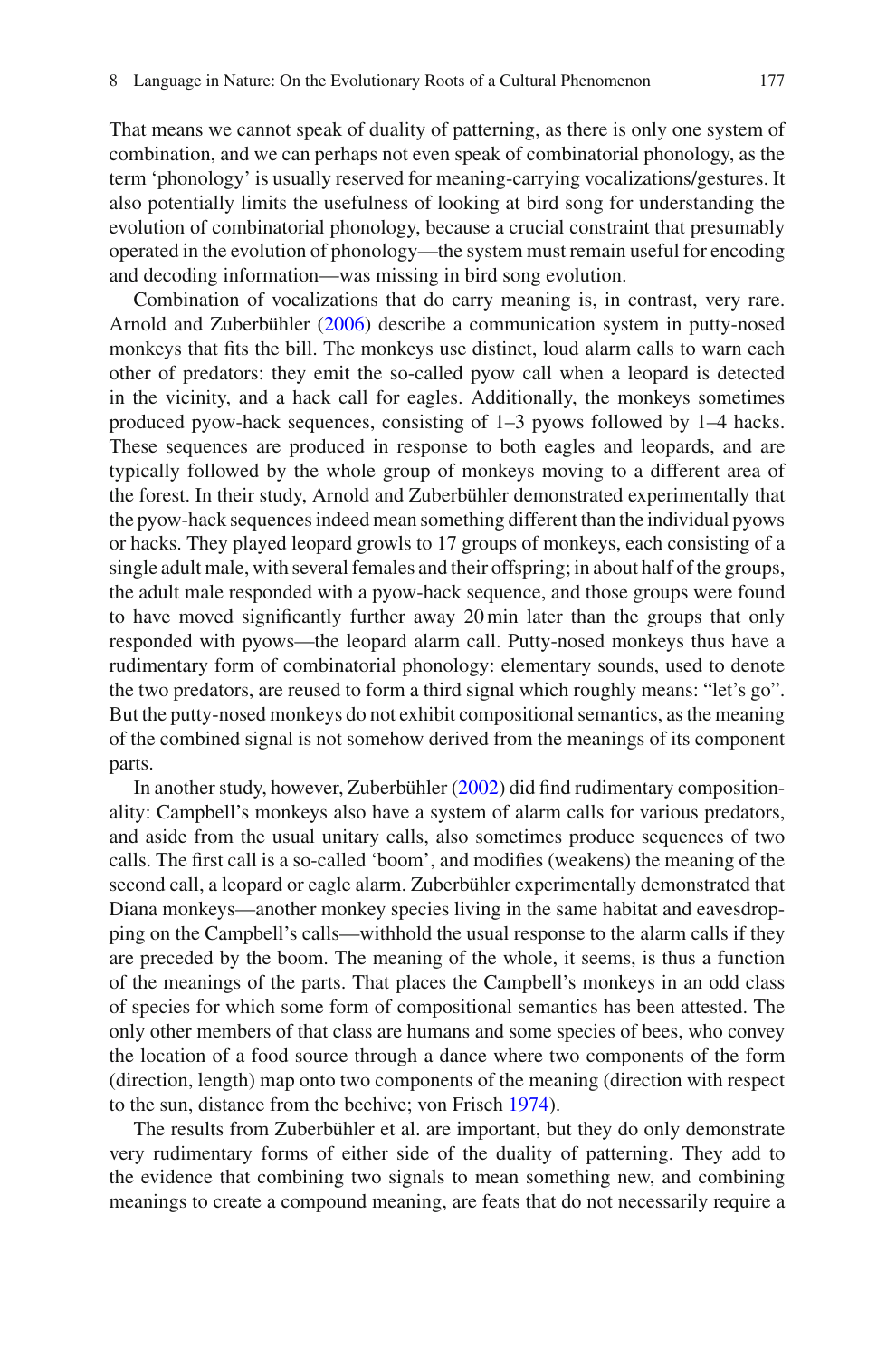language-adapted brain. Although it's novel to see such evidence in natural communication systems, we already knew from trained apes, dogs and other domesticated animals that a rough combination of the meaning of two sounds is within reach of those animals (e.g., Truswell, in prep). Compositional semantics in natural language, however, is quite a bit more sophisticated. For instance, in many languages word order is a crucial variable, such that 'dog bites man' means something different from the sentence in the reverse. Such a phenomenon has never been attested in any non-human animal.

We shouldn't be surprised if a monkey communication system is soon discovered that combines the tricks of the Campbell's and putty-nosed monkeys, and thus provides a rudimentary duality of patterning. But exciting as such a finding would be, such a rudimentary form would not tell us much about the evolution of duality in human language. What we would really like to know is whether the ability for an extensive duality of patterning is already lurking inside the primate brain, but species other than humans lack the motivation to use it, or whether we need dedicated brain structures to be able to process it. To answer these questions, we need to know much more about the neural and cognitive mechanisms that underlie duality of patterning in humans. From a purely computational point of view, it is hard to see why compositional semantics would be particularily difficult for a monkey, ape or bird brain that can already readily process combinatorial conceptual structure (such as needed for planning, vision and social cognition) and combinatorial signals. The only obvious difficulty derives from the fact that compositional semantics requires combinatory operations to apply to representations of meaning and representations of form in synchrony, in such a way that the system become bidirectional: language users must be able to compute the meanings of a given form, or the appropriate form for an intended meaning using the same rules of language. There might be difficulties, though, in integrating pieces of information that are processed in different parts of the brain, similar to what we saw in the case of vocal learning.More research is necessary on the particularities of how primate brains handle conceptual structure and communicative signals.

Meanwhile, we can ask what the evolutionary costs and benefits of duality of patterning could be, assuming that brains can implement it. Martin Nowak and others studied a number of interesting mathematical models that bear on this question (e.g., Nowak and Krakaue[r](#page-25-23) [1999](#page-25-23); Zuidema and de Boe[r](#page-26-9) [2009\)](#page-26-9). The basic insight underlying this work is simple: combinatorial systems can convey many more messages than holistic ones with the same number of elementary units; e.g., a system with 10 nouns and 10 verbs can handle  $10 \times 10 = 100$  distinct noun-verb combinations, whereas an holistic system of the same size can only convey  $10 + 10 = 20$ distinct messages. How many messages do we need to convey? Nowak and Krakauer reason that species will differ in how many distinct signals they will want to communicate with; we will call that number N. Now, it is reasonable to assume that the number of distinct elements that can be learned, remembered or distinguished from each other is limited to some number M. Moreover, we must assume a cost to using a combinatorial strategy (for instance, because learning 20 nouns and verbs is more difficult than learning 20 holistic signals, or because combinatorial strategies use up more memory and energy), but for a given M and cost there is always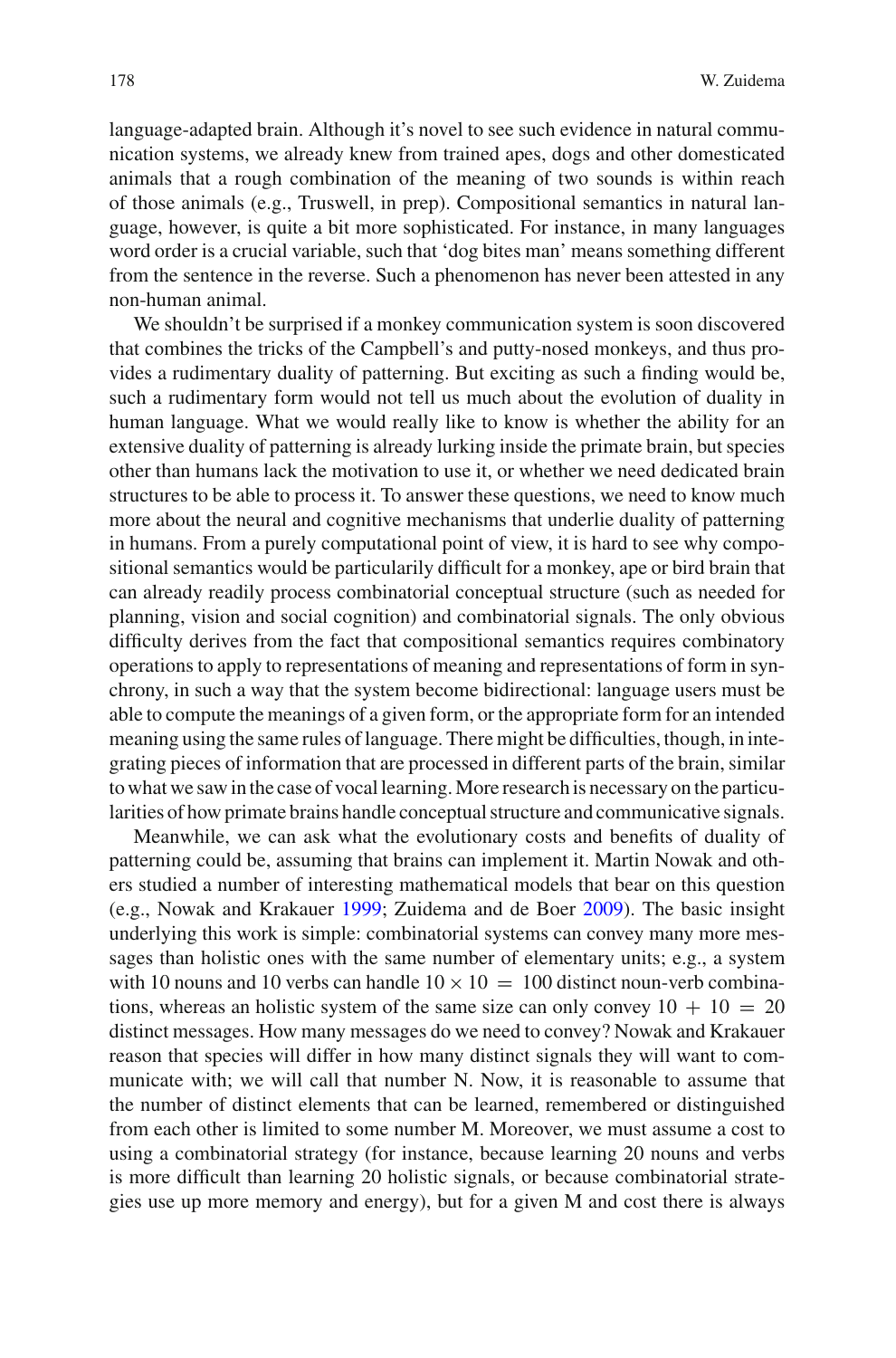some number N at which combinatorial strategies will outperform holistic strategies. Nowak and colleagues therefore suggest that a possible explanation for why humans have combinatorial phonology and compositional semantics is that they were more cooperative and wanted to communicate more distinct messages than other primate species. In other words, the human N is above the threshold for combinatoriality, while the chimpanzee N is not.

A more difficult question is how natural selection could have driven the transition from holistic systems, to communication codes with either combinatorial phonology or compositional semantics, or both. In Nowak and Krakaue[r](#page-25-23) [\(1999](#page-25-23)) and related papers, Nowak et al. show that in species that have both a holistic and combinatorial system in parallel, the evolutionary dynamics will, under reasonable assumptions, always lead to using the combinatorial system more and more. However, Zuidem[a](#page-26-10) [\(2003\)](#page-26-10) and Zuidema and de Boe[r](#page-26-9) [\(2009\)](#page-26-9) argue that assuming two systems in parallel makes for a rather unrealistic scenario, and show that in a single system optimization for noise robustness can yield systems with both rudimentary compositional semantics and combinatorial phonology.

In sum, the extensive duality of patterning of human language—with its combination of meaningless phonemes into words, and of meaningful words into meaningful sentences (compositional semantics)—is unique in Nature. From a computational point of view, the most likely obstacle in the evolution of compositional semantics has been the necessity to perform operations on phonetic form and semantic structure in synchrony, perhaps requiring dedicated neural pathways. The most likely driving force for its evolution has been a selection pressure for an expressive, robust and learnable communication system under circumstances for learning and communicating with noise and time pressure.

## <span id="page-16-0"></span>*8.5.4 Hierarchical Structure, Syntax and Recursion*

Even simple utterances in natural languages go far beyond the rudimentary compositionality of the Campbell's monkeys. First of all, they are not limited to combining two elements to create a third; the result of one combinatory operation in languages is usually again the input for the next combinatory operation. Thus, in a sentence like 'happy people sing', we first combine the meanings of happy and people, and then combine the resulting compound with sing. Human languages thus show hierarchical compositionality.

Moreover, words and phrases come in different categories. 'Happy' is an adjective that can modify the noun 'people'; combined they form a noun phrase that can be the argument of the verb 'sing'. Importantly, the syntactic categories of words and phrases, that determine what can be combined with what, are not always predictable from their semantics. Not only can we assess the grammaticality or ungrammaticality of nonsensical sentences (such as Chomky's famous pair 'colorless green ideas sleep furiously' vs. 'furiously sleep ideas green colorless', Chomsk[y](#page-24-16) [1957\)](#page-24-16), but syntactic constraints can also make sentences impossible that would semantically work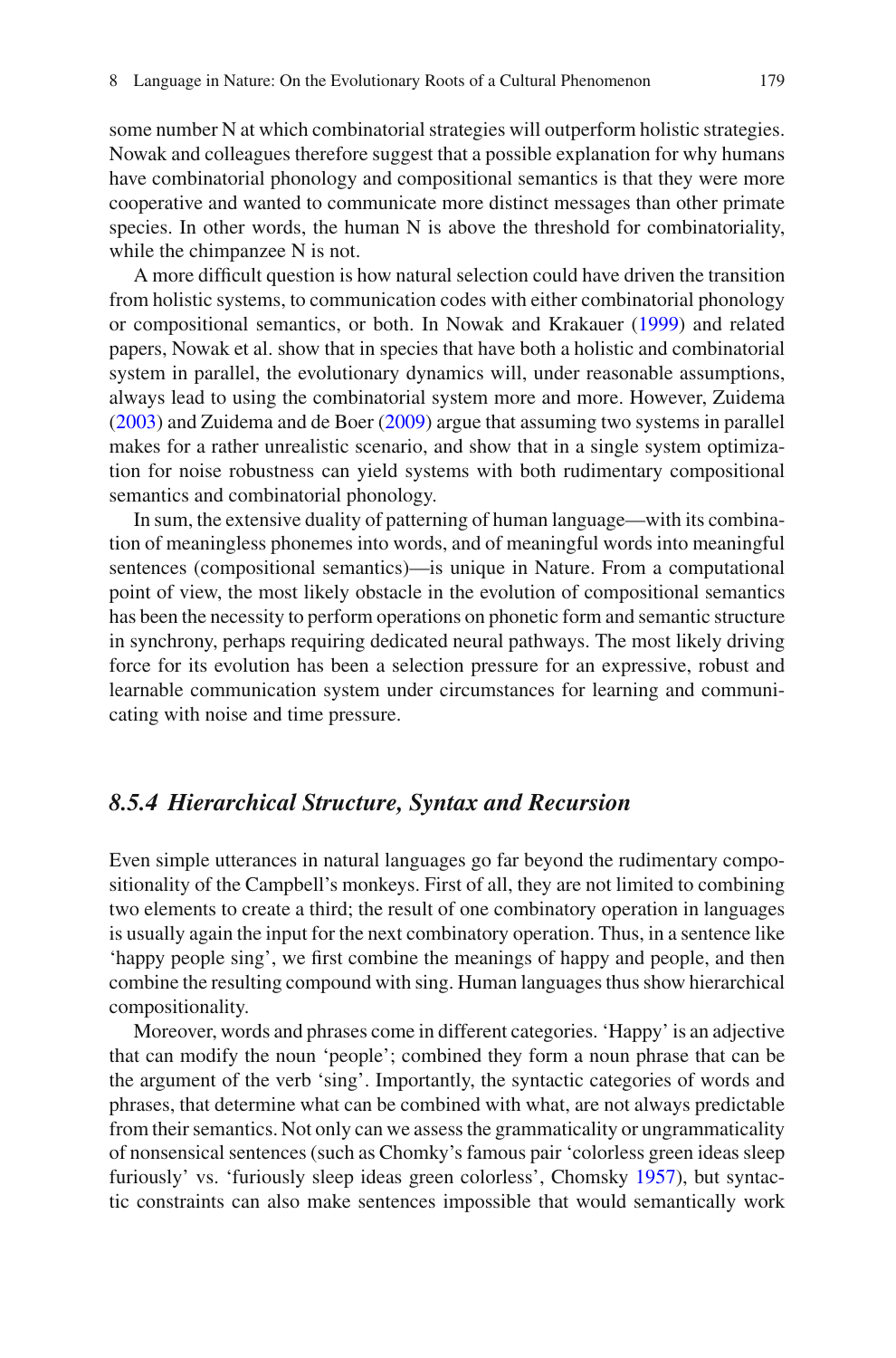perfectly well ('\*the asleep child', '\*John sang the Marseillaise his heart out', Culicover et al[.](#page-24-17) [2004\)](#page-24-17). Thus, natural languages employ a system of syntactic constraints that functions, at least in part, independently from semantics. The parts of a sentence over which syntactic constraints are defined are called phrases or constituents. Also for such syntactic phrases it is true that they do not always correspond one-to-one to semantic units; the hierarchical structure in the syntactic domain is called hierarchical phrase-structure.

Finally, in natural language sentences we can observe that a phrase of one particular syntactic category can be embedded in a phrase of the same syntactic category. Thus, a phrase like 'the man on the moon' is a noun phrase, but embedded in it we find another noun phrase: 'the moon'. A sentence like 'Luggage people leave behind is destroyed', contains 'people leave behind x' that linguists analyse as being of category sentence. This property of language is called recursion. In the debates on language and evolution a further distinction has played a key role: if the embedded phrase always ends up on the right or left edge of the larger phrase (as in the first example) this is called tail recursion; if phrases get nested in the middle of the larger phrase it is called center-embedding (as in the second example).

There is much disagreement in linguistics about the exact nature of hierarchical compositionality, phrase-structure, syntax and recursion, but there is no doubt that human languages show patterns that invite descriptions in these terms. In animal communication systems, in contrast, there is very little that comes close. In some song bird species, the song repertoires invite a description in terms of so-called finitestate machines (or hidden markov models): many songs here share a similar overall structure, but, for particular parts of a song, they differ in the number of repetitions of one or more elements or the choice for one variant or another (e.g., Okanoy[a](#page-25-24) [2004](#page-25-24)). Although birdsong researchers describe this as 'song syntax', it's clear that it's very different from language: there is no semantics that the syntax can be independent of, and there is no real sense in which the system is recursive (let alone exhibiting center-embedding).

In humpback whale song researchers have also discovered relatively complex structure. Researchers describe the songs as being built up from themes, consisting of phrases, consisting of units, in turn built up from subunits. Hence, whale song might rightly be characterized as hierarchical (and a similar case can be made, though less pronounced, for many bird song species). However, there is no reason to assume a compositional semantics for these songs or a recursive structure. Also Suzuki et al.'[s](#page-26-11) [2006](#page-26-11) sophisticated analysis of humpback song does not establish the need for a descriptions in terms of center-embedding, even if it does reinforce the conclusion that the songs are hierarchical.

Finally, a strong animal contender for the ability to process center-embedded, hierarchical structure is the bonobo Kanzi, who was exposed to human language from birth. Kanzi has been at the center of a long standing controversy about the languageabilities of apes. Unfortunately, the facts about what Kanzi could and could not do are hard to obtain. One side, represented by lead researcher Sue Savage-Rumbaugh, has tried to make the case for very advanced abililities ( e.g., Savage-Rumbaugh and Lewi[n](#page-26-12) [1994](#page-26-12)), but much of the presented evidence consists of video footage (which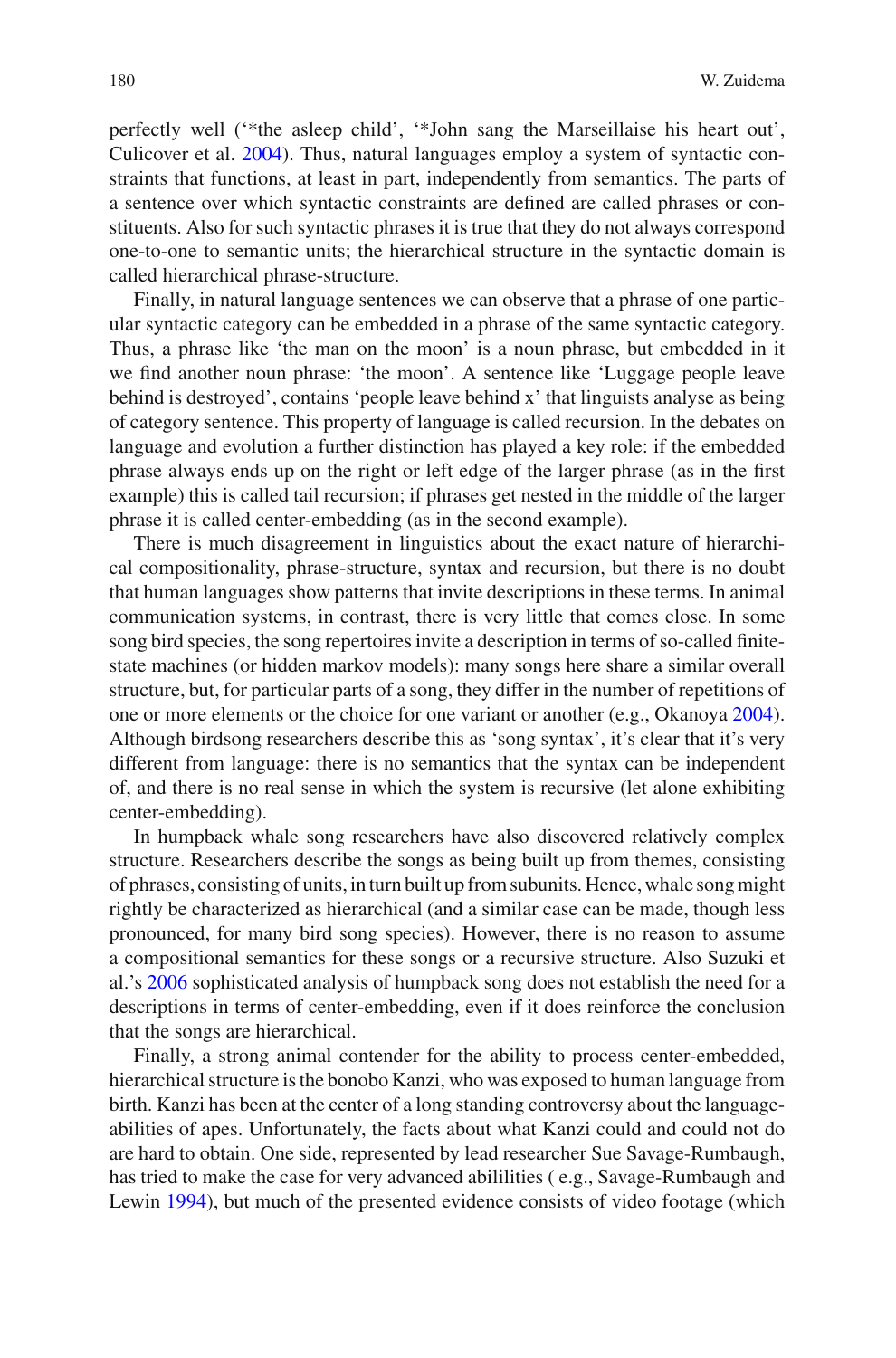lacks crucial statistical information) or experimental data from designs that aren't up to today's standards in the behavioral sciences. The other side has often been dismissive without access to the relevant data and seems to have been driven in part by preconceptions about an innate language faculty (e.g., Pinke[r](#page-25-25) [1994\)](#page-25-25).

An interesting exception to this state of affairs is a recent paper by Rob Truswell (in prep), who reanalyzed a database composed by Savage-Rumbaugh et al. of spoken instructions to Kanzi and his responses. Truswell finds that Kanzi's performance is impressive in general: the ape seems very well capable of combining the meanings of several words. However, in most of the sentences used in the database, a correct interpretation of the instruction is not dependent on sensitivity to the hierarchical structure of the sentence. Truswell identifies a class of sentences where this sensitivity is crucial (sentences with NP-coordination) and finds that Kanzi's performance on those sentences is at chance level. These are sentences like 'Kanzi—put the coke and the milk in the fridge'. Assuming that Kanzi knows the meanings of all content words and knows that fridges can't be put into coke or milk (which is indeed an impressive achievement already), there are four possibilities for what goes into the fridge: nothing, coke, milk or both. Averaging over all 18 such cases in the database, Truswell finds that Kanzi is only correct 22% of the time.

A quite different approach to comparing syntactic abilities between humans and other species is pioneered by Fitch and Hause[r](#page-24-18) [\(2004\)](#page-24-18). They tested Tamarin monkeys on their ability to detect particular patterns in sequences of syllables. When one group of Tamarins had heard sounds conforming to the pattern ABAB or ABABAB, they reacted with surprise when confronted with the sound patterns AABB or AAABBB. However, another group of Tamarins first heard AABB/AAABBB and then failed to notice the change to the other patterns. Because the second pattern is typically used in mathematical work on center-embedded recursion, Fitch and Hauser interpreted these results as showing that the monkeys were unable to process such center-embedding. Subsequent work has shown that starlings (Gentner et al[.](#page-24-19) [2006\)](#page-24-19) and zebrafinches (van Heijningen et al[.](#page-26-13) [2009](#page-26-13)) can, like humans, learn to distinguish between the two types of patterns. However, although the earlier papers generated much debate about whether or not animals can process recursive structures, van Heijningen et al. argue that the experimental set-up used in the experiments is problematic and that none of the results so far has really demonstrated the ability or inability to process centerembedding in any species. Rather, the results of van Heijningen et al. show that each of the zebrafinches in their experiment exploit one of many possible non-recursive strategies to successfully distinguish grammatical from nongrammatical stimuli, and that the statistical analysis from earlier papers, where results from multiple subjects were averaged, fail to correctly control for these alternative explanations. Hence, although this type of study might become important in the future to answer comparative questions about grammar, current results are inconclusive and more research is needed on this issue.

In conclusion, the way humans combine meaningful words to form complex sentences, guided by a system of semantic and syntactic categories and rules (collectively labeled grammar), is unique in nature. The computational complexity of this behavior, the absence of anything similar in animal communication, the failure of extremely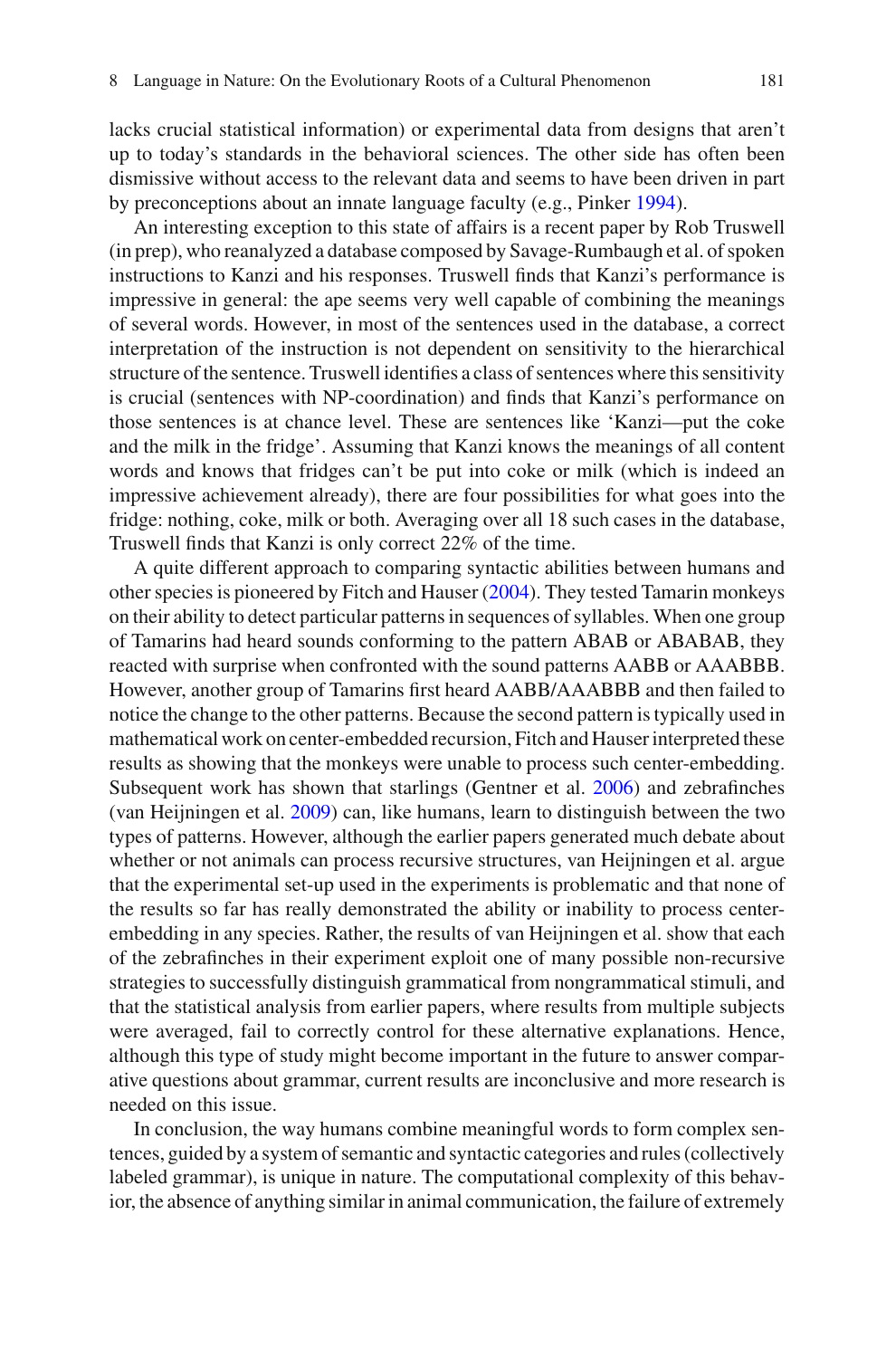intelligent apes to master it, and the fact that it makes language an extremely powerful system, together make a strong case that there is a true adaptation at play here.

Interestingly, for many of the claimed unique design features of language, the uniqueness seems to depend on the presence of grammar: words are symbols because of grammar, words might be learned efficiently because of grammar, talking about things remote in space and time (Hockett's displacement) is possible because of grammar, and human compositional semantics differs fundamentally from that of bees and Campbell's monkeys because of grammar. Hierarchical phrase structure and the possibility of recursion and center-embedding, follow, it seems to me, from the way grammar allows us to combine words. The core component of grammar is hierarchical compositionality (other components are the syntactic constraints that are independent from semantics, but these are less crucial for communication and plausibly the result of preexisting idiosyncracies of the human brain); hence, hierarchical compositionality is at the top of the list of candidate features that make human language unique.

## **8.6 Towards an Evolutionary Scenario**

#### *8.6.1 Evolutionary Scenarios: Why and How?*

So far, I have reviewed a number of traits of humans that seem directly involved in speech and language, and enquired to what extent they are shared with other animals. This exercise has led me to identify a number of candidate adaptations, some of which seem essential for a spoken, complex language to have emerged at all (vocal learning, vocal control, grammar), whereas others are more likely to be consequences of the new selection pressures that the use of a spoken language brought (optimized vocal tract shape, loss of air sacs). How do those fit into an evolutionary scenario that explains why humans and not other species have language?

By formulating a specific scenario I risk being accused of entering the realm of speculation, as so many theories on language evolution did before. However, as long as we emphasize the hypothetical nature of any favoured scenario, I don't think much harm is done. Moreover, complete scenarios are in fact necessary if we want to investigate the relation between various proposed adaptations and evaluate the plausibility of each step in the context of the other steps. Knowing the place in a particular scenario further helps to focus our attention on the relevant evolutionary innovations, and evaluate their likelihood using modelling and the detailed analysis of data where available. Scenario building is thus actually necessary to move beyond speculation.

For evaluating the plausibility of various evolutionary scenarios that account for the comparative data discussed in this chapter, we can turn to various other fields, including comparative psychology for data on non-linguistic behavioral differences between humans and other primates and paleoanthropology for data on the evolution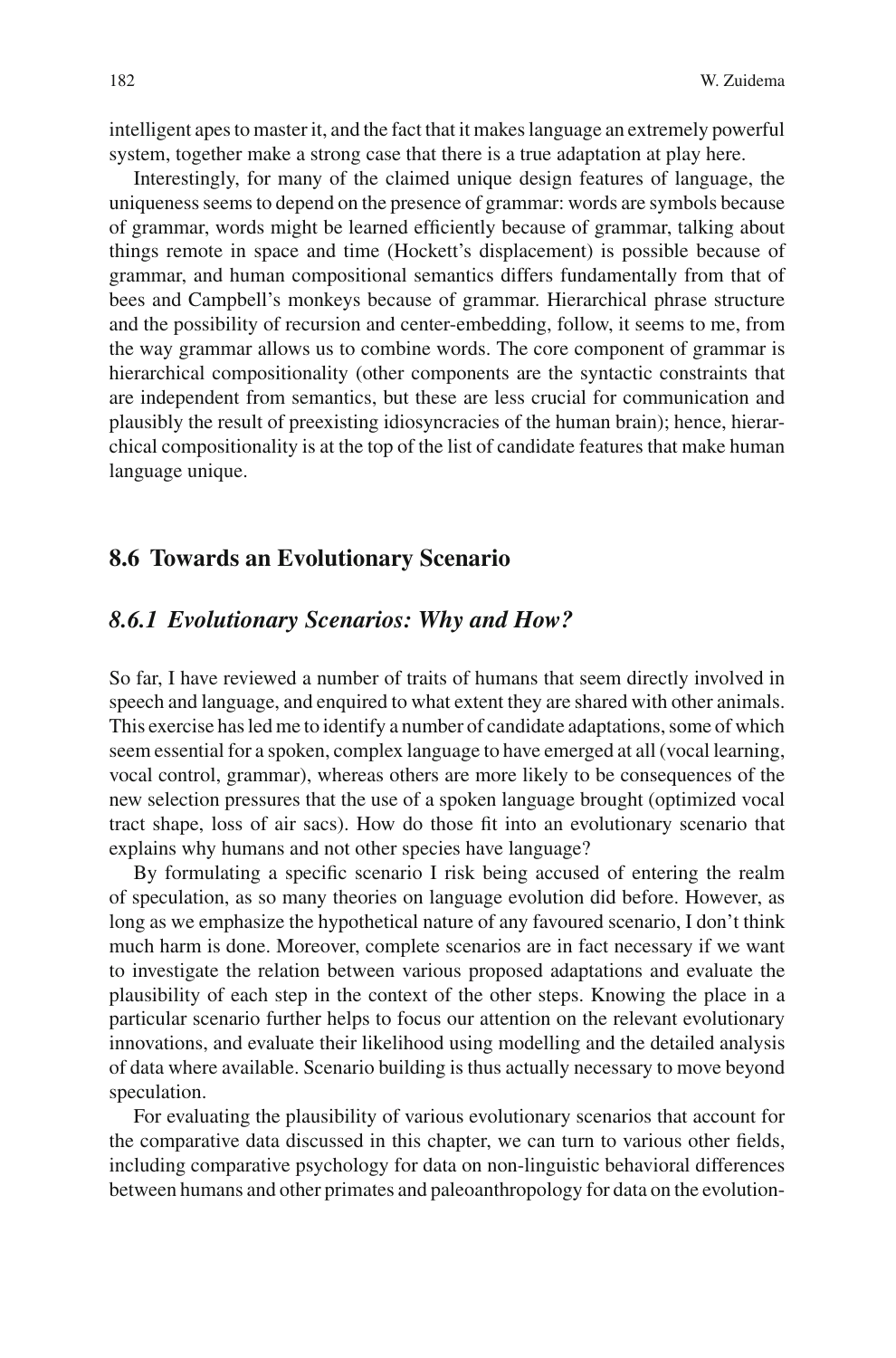ary history of the human species. Additionally, evolutionary theory sets constraints on such scenarios, in particular by clarifying which components a scenario must involve. This is not the place to review the many findings from these various fields, but a few observations are useful to decide on what shape our scenario should have.

First, there is a whole suite of behavioral or cognitive abilities, other than language, that make humans stand out among animals, including advanced reasoning, consciousness, music, social cognition and theory of mind (knowing about the thoughts of others), the ability to imitate movements and sounds and our willingness to cooperate and share resources and knowledge. Together with uniquely human features of our life history (long helpless period in infancy, delayed sexual maturity, long post-reproductive life) and anatomy (reduced hair cover, sweat glands and upright posture), some researchers speak of a complete package of 'humanness' (e.g., Jones et al[.](#page-25-6) [1992](#page-25-6)). It is clear that, a priori, an evolutionary scenario that assumes a common cause, or several common causes, for all of these different aspects of humanness is more plausible than an evolutionary scenario that assumes a distinct selection regime and evolutionary adaptation for each of them separably.

Second, from genetic and archeological data we know that the last common ancestor of chimpanzees and humans lived about 7 million years ago. A whole range of hominin species has been identified from fossil findings, ranging from the more apelike Australopithecus afarensis closer to that common ancestor, to the much more recent Homo heidelbergensis occurring just before the appearance of anatomically modern humans about 200,000 years ago. One thing that is striking about those 7 million years is that most of that period involved only very slow changes. For instance, from about 2.6 million years ago hominins used simple stone tools, which remained virtually the same for a million years until hand axe technology first appeared in Homo ergaster. Then, in the last 100,000 years developments start to pick up speed. Art appears 80–100,000 years ago, modern humans spread around the globe (including the Americas about 12,000 years ago), agriculture is invented about 10,000 years ago, writing about 7,000 years ago and human history took off from there. A key factor in judging the plausibility of an evolutionary scenario of humanness, including language, is whether it can account for such a sudden speed-up in the evolutionary development.

Third, an evolutionary scenario describes a sequence of innovations, and evolutionary theory tells us to consider, at each step, whether the variation required for selection to operate would have been present and whether selection would have favored the proposed innovations among the many other possibilities. Focusing on the role of selection, there are two major obstacles in scenarios of language evolution. The first is that selection for linguistic traits is typically frequency dependent: the advantages of a trait usually depend on how many other people in a population already have it. For instance, knowing a particular word or grammatical construction is of little use if no-one else is able to understand it. As novel traits are initially always rare (because innovations in biological evolution are generated by rare mutations), this creates a kind of catch-22 situation: each innovation, even if it represents a true improvements when adopted, is initially selected against and therefore never becomes abundant enough to start conveying its advantage and thus be selected for.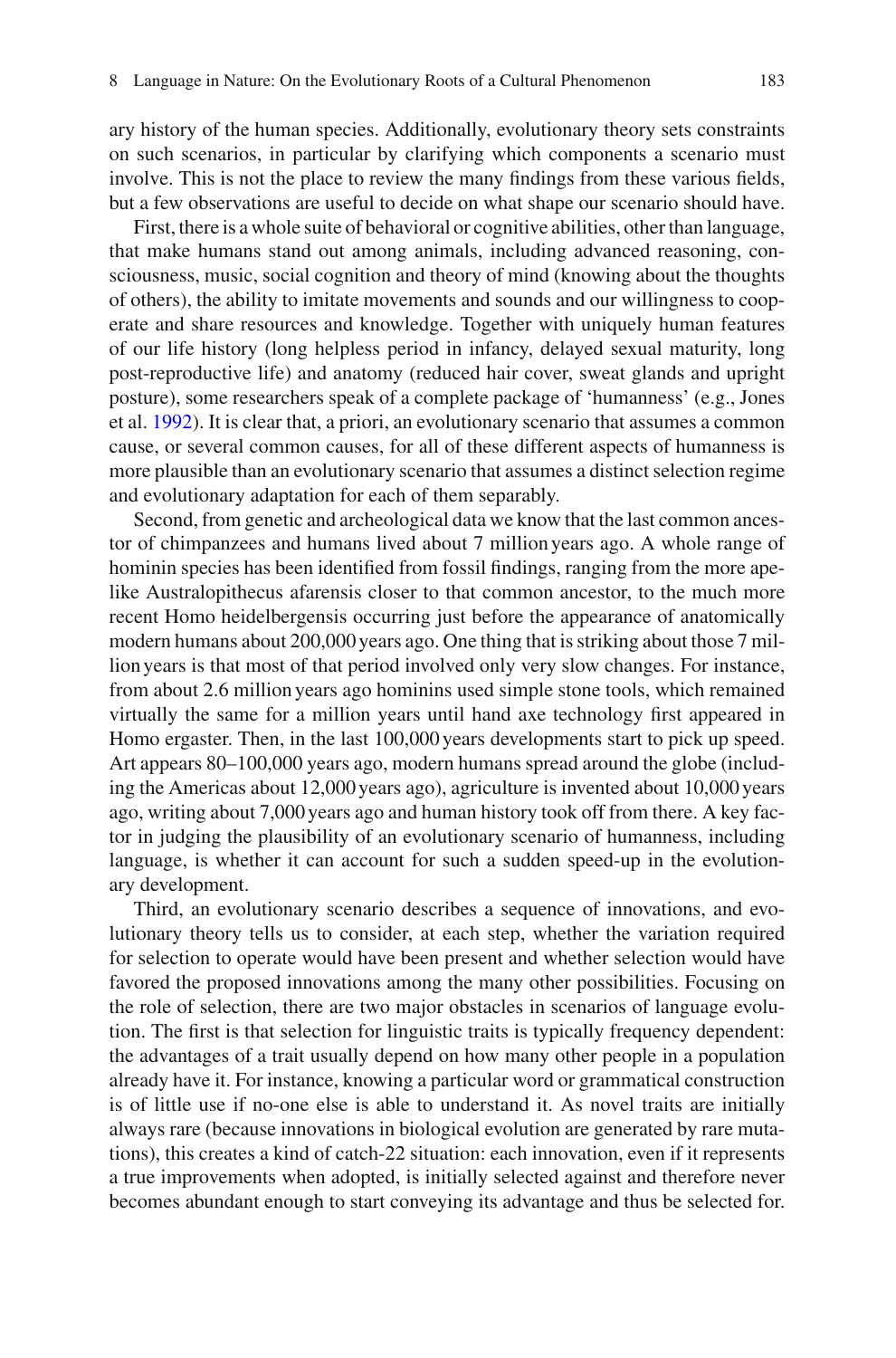The second major obstacle can be called the 'problem of cooperation': linguistic innovations that improve the efficiency of information transfer are often not in the interest of the speaker, but only in that of the hearer. Hence, although not impossible, it is difficult to see why evolution would lead to speakers to adopting it.

Both obstacles thus have to do with the fact that language is a social phenomenon. Both can be overcome in various ways, for instance through the mechanism called 'kin selection': if an individual interacts preferentially with other individuals that are genetically closely related (e.g., one's brothers or sisters), natural selection can under some particular conditions favor the evolution of altruistic traits. For the various steps in any proposed scenario, we need to check, as well as we can, whether these conditions are met.

For the plausibility of any proposed scenarios, this means that those that involve very many genetically specified linguistic innovations under social selection pressures, are a priori less likely. This is the case, for instance, of the scenarios proposed by Jackendoff and Pinker: to overcome the discussed obstacles these scenarios need language-external circumstances for millions of years to be continuously unusually favourable. Moreover, during those same millions of years none of those human- and language specific tricks were selected for in other great apes. More probable scenarios, in contrast, involve a positive feedback mechanism: a mechanism where the emergence of a rudimentary form of language fundamentally changes the evolutionary dynamics and makes selection for further linguistic traits more probable. In such a scenario, favorable circumstances during a shorter stretch of human evolution could have provided the seed for a self-enforcing process leading to full-blown language.

To be sure, these arguments do not establish to correctness or falsehood of any scenario, but only establish that, before we have considered any data on the biology of language, scenarios are a priori more likely if they involve common causes, explain the speed-up and do not involve too many population-dependent genetic innovations.

## *8.6.2 A Scenario of the Evolution of the Cultural Phenomenon 'Language'*

Combining these desiderata with the comparative evidence from Sect. [8.4](#page-4-0) and [8.5,](#page-8-0) I arrive at the following scenario—hypothetical, but more plausible in my assessment than the alternatives and worthy as a working hypothesis.

The scenario starts out with the traits of the last common ancestor (LCA) with chimpanzees. Given the comparative evidence, I assume that the LCA, like modern apes, had an ability to handle hierarchical, conceptual structure in reasoning about the physical world, in reasoning about the behaviour of conspecifics and other animals (prey, predators, competitors) and in making plans. I assume the LCA had, like modern apes, a relatively rich communication system, with tens of vocal and gestural signals, that involved some learning (especially on the receiving side) but no true vocal learning and no compositionality. I assume the LCA, like modern apes, lived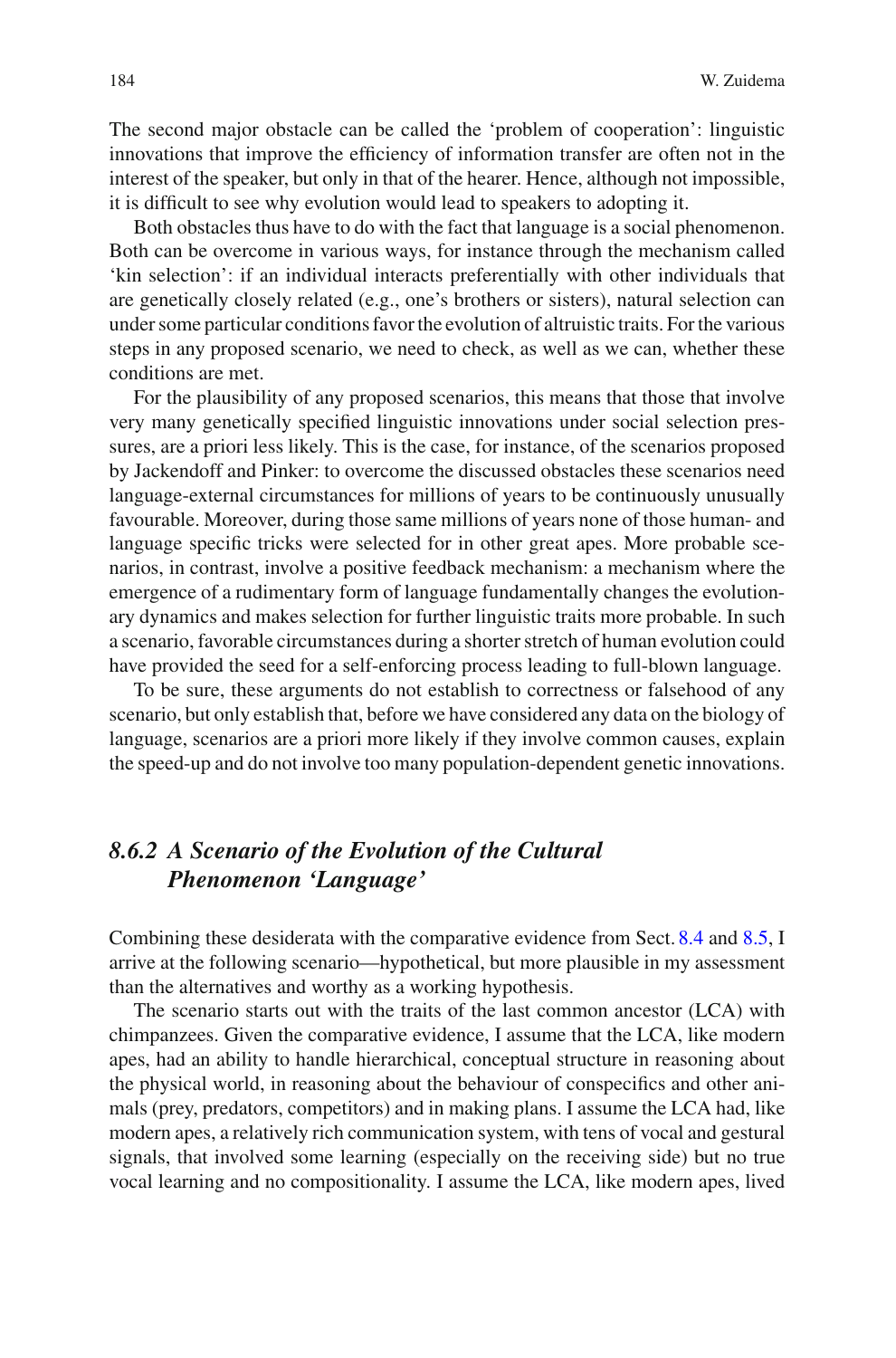in groups with a limited form of cooperativity and at least a minimal degree of social cognition. Finally, I assume it had a complex brain, with quite advanced cognitive abilities compared to other mammals, well adapted for survival in its contemporary environment but also with a 'hidden potential' to develop even more complex cognitive skills under the right circumstances.

The first step is a process of biological evolution after the split of the chimpanzee and human lineage, adapting the hominin species to function in larger social groups, probably as a result of moving from the forest to savannah environments (a change of niche also thought to be involved in the evolution of bipedalism, sweating and running skills). Selection pressures for surviving in a group and as a group (with the typical mix of selectional mechanisms studied in social evolution theory, including kin selection, altruistic punishment and knowledge-for-status; see, e.g., West et al[.](#page-26-14) [2007](#page-26-14)) then led to increases in social intelligence, in cooperativity, in the willingness to share information and in the size of signal repertoires. The need for larger signal repertoires, in turn, led to the increased reliance on learned vocalizations (vocal learning, gestural imitation), with learned, conventional meanings and combinatorial phonology (reuse of articulatory programs, but no compositional semantics).

With the appearance of a learned signal system, the circumstances were ready for the second step: cultural evolution kicked in, and the signals adapted culturally to pre-existing biases of the hominin brain, ears, hands and mouth. Because of the cultural adaptation, the communication system could become more complex than it could have become otherwise. I take the highest achievements of any non-human primate today as an estimate of what these hominins could achieve: large repertoires of conventional, arbitrary signals (vocal and gestural) and a rudimentary form of compositional semantics.

Step three is that once this communication system, due to cultural evolution, had started to form such an important aspect of life, it also started to change the course of biological evolution. The rudimentary language served as a medium to transmit knowledge from generation to generation, for instance by learning about food sources or relatively rare but grave dangers. Hence, language made those individuals that mastered it well more knowledgeable than their less talkative competitors, and thus more likely to survive and more attractive to mate with. More and more complex language thus led to more complex cognition and to increased biological selection pressure for both general cognitive and specific linguistic abilities, including those subserving speech such as vocal learning, vocal control and acoustic range. Moreover, proficient language users were likely to seek each other's company, and thus profit from their advanced abilities even in populations where those were rare. This provides a positive feedback mechanism through which the presence of language makes overcoming the obstacles from social selection pressures more likely.

In that run-away evolutionary process, I assume a kind of arms race between language users emerged in which at some point, step four, the ability for hierarchical compositional structure emerged. It is difficult to say how much the primate brain had to change to allow for hierarchical compositionality without even the beginnings of an understanding of how it is implemented in modern human brains. However, its striking absence in animal communication and in the achievements of language-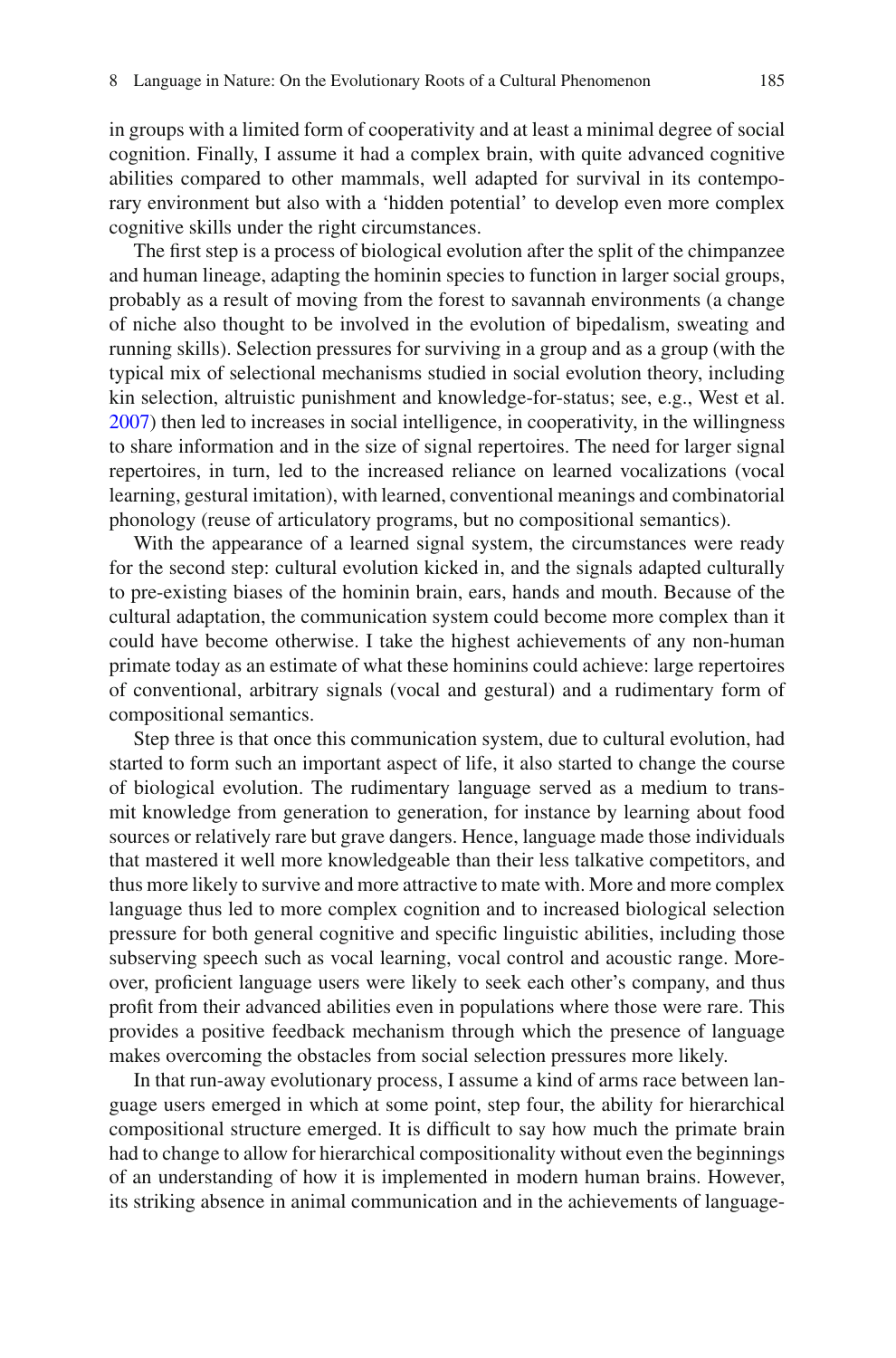trained apes and birds, combined with the fact that many uniquely human linguistic traits seem linked to it, strongly suggest a biological basis. Also from a computational point of view, hierarchical compositionality is special as it requires dedicated computational mechanisms to perform operations in the signal domain and meaning domain in synchrony. I would speculate that a neural pathway for synchronizing preexisting combinatorial operations in the conceptual and motor domain (i.e., combinatorial phonology) was the crucial innovation.

Once hierarchical compositionality (HC) emerged, cultural evolution could take the languages spoken (or signed) to unprecedented levels of complexity in step five. Given the enormous diversity in languages spoken and signed today, and the fact that any human child can learn any of them, I suspect there is little biological specialization for language beyond HC. Symbolism, duality of patterning, phrase-structure, recursion are all potentially indirect consequences of HC, and I see the vast variety of intricate patterns in phonology, morphosyntax and pragmasemantics as likely to be the result of cultural evolution adapting to the pre-existing features of the human brain and body under communicative pressures.

The final and sixth component of this scenario concerns the impact that the discovery of complex language could have had on other aspects of cognition. It has often been proposed that language facilitates reasoning, planning, music, consciousness, social cognition and other cognitive domains, but equally often scientists have made proposals where the direction of influence is the other way around. Although with the current state of knowledge it would be unwise to claim much certainty on any position, I favour a language-first scenario. From an evolutionary point of view, the main argument in favour of language as the foundation for the rest is that it is the only of the uniquely human cognitive functions that plausibly plays a role in all the other functions and can plausibly have facilitated its own evolution through the positive feedback mechanism discussed above. Without positive feedback, it would remain a mystery why there are no non-human animal species that share at least some of those functions. Example of scenarios in which general intelligence is the driving force need to postulate millions of years of selection for intelligence until the various thresholds for language, music, consciousness etc. are met, while no other animal species was apparently under selection long enough for intelligence to reach even one of those thresholds.

## **8.7 Conclusions**

A solid, scientific understanding of the evolutionary origins of language will remain elusive for some time. This means that the field of language evolution will continue to be an attractive domain for speculation and fantasizing. However, we need not (and, indeed, should not) accept this as a final verdict of the field. Solid comparative research and formal modelling, often inspired by more speculative theories, have led to many new findings on how aspects of natural language relate to animal abilities and under which circumstances biological and cultural evolution will favor particular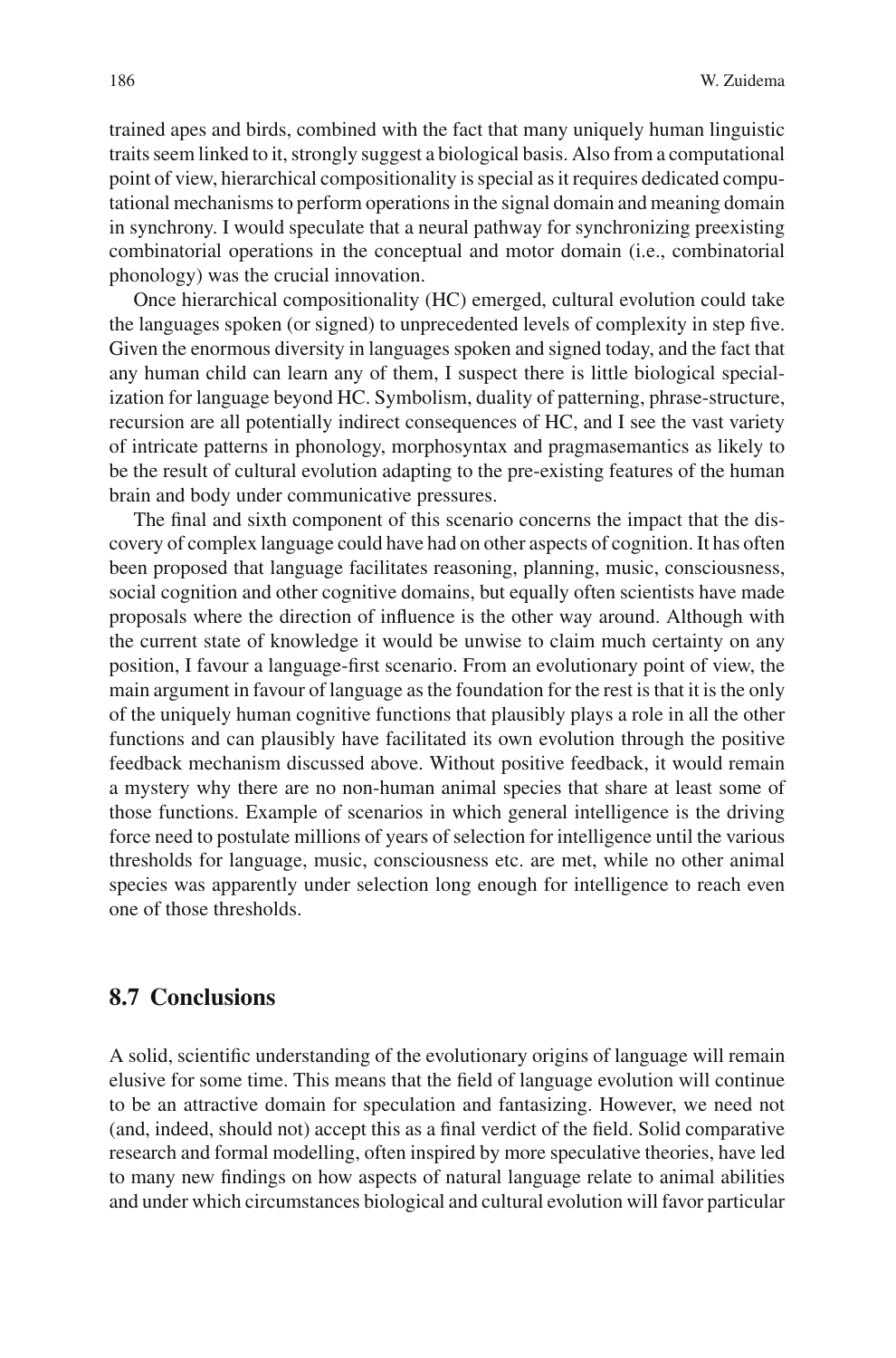changes in those abilities. Taken together, this evidence points to a central role for vocal and gestural imitation as the basis for cultural evolution, and to hierarchical compositionality, as the essential and uniquely human feature of language needed in definitions of symbolism, duality of patterning, phrase-structure and recursion.

The evidence also allows us to evaluate the relative plausibility of various scenarios. Although different researchers might reach different conclusions, this exercise leads me to conclude that a central focus for research in this field ought to be on those steps in the scenario for which there still is embarrassingly little empirical and modelling evidence: the neural basis of hierarchical compositionality, the feedback mechanism of language fostering its own evolution and the possible roles of language in not just influencing but facilitating consciousness, reasoning, planning and music.

## **References**

- <span id="page-24-7"></span>Alemseged, Z., Spoor, F., Kimbel, W.H., Bobe, R., Geraads, D., Reed, D., Wynn, J.G.: A juvenile early hominin skeleton from Dikika, Ethiopia. Nature **443**, 296–301 (2006)
- <span id="page-24-15"></span>Arnold, K., Zuberbühler, K.: Language evolution: semantic combinations in primate calls. Nature **441**, 303 (2006)
- <span id="page-24-10"></span>Bloom, P.: How Children Learn the Meanings of Words. MIT Press, Cambridge (2000)
- <span id="page-24-13"></span>Bloom, P.: Can a dog learn a word? Science **304**, 1605–1606 (2004)
- <span id="page-24-14"></span>Botha, R.: Prehistoric shell beads as a window on language evolution. Lang. Commun. **28**, 197–212 (2008)
- <span id="page-24-16"></span>Chomsky, N.: Syntactic Structures. Mouton, The Hague (1957)
- <span id="page-24-1"></span>Chomsky, N., Halle, M.: The Sound Pattern of English. Harper and Row, New York (1968)
- <span id="page-24-12"></span>Cruse, D.A.: Lexical Semantics. Cambridge University Press, Cambridge (1986)
- <span id="page-24-3"></span>Crystal, D.: The Cambridge Encyclopedia of Language. 2nd edn. Cambridge University Press, Cambridge (1997)
- <span id="page-24-17"></span>Culicover, P., Nowak, A., Borkowski, W.: Learning constructions and the theory of grammar. In: Proceedings of the 2004 Stanford Child Language Research Forum (2004)
- <span id="page-24-9"></span>Dave, A., Margoliash, D.: Song replay during sleep and computational rules for sensorimotor vocal learning. Science **290**, 812–816 (2000)
- <span id="page-24-6"></span>de Boer, B.: Acoustic analysis of primate air sacs and their effect on vocalization. J. Acoust. Soc. Am. **126**, 3329–3343 (2009)
- <span id="page-24-4"></span>de Boer, B.: Modelling vocal anatomy's significant effect on speech. J. Evol. Psychol. **8**, 351–366 (2010)
- <span id="page-24-8"></span>Deacon, T.W.: Evolutionary perspectives on language and brain plasticity. J. Commun. Disord. **33**, 273–290 (2000)
- <span id="page-24-2"></span>Evans, N., Levinson, S.C.: The myth of language universals: language diversity and its importance for cognitive science. Behav. Brain Sci. **32**, 429–492 (2009)
- <span id="page-24-5"></span>Fitch, W.T.: The evolution of speech: a comparative review. Trends Cogn. Sci. **4**, 258–267 (2000)
- <span id="page-24-0"></span>Fitch, W.T.: The evolution of language: a comparative review. Biol. Philos. **20**, 193–230 (2005)
- <span id="page-24-18"></span>Fitch, W.T., Hauser, M.D.: Computational constraints on syntactic processing in a nonhuman primate. Science **303**, 377–380 (2004)
- <span id="page-24-11"></span>Frishberg, N.: Arbitrariness and iconicity: historical change in American sign language. Language **51**, 696–719 (1975)
- <span id="page-24-19"></span>Gentner, T.Q., Fenn, K.M., Margoliash, D., Nusbaum, H.C.: Recursive syntactic pattern learning by songbirds. Nature **440**, 1204–1207 (2006)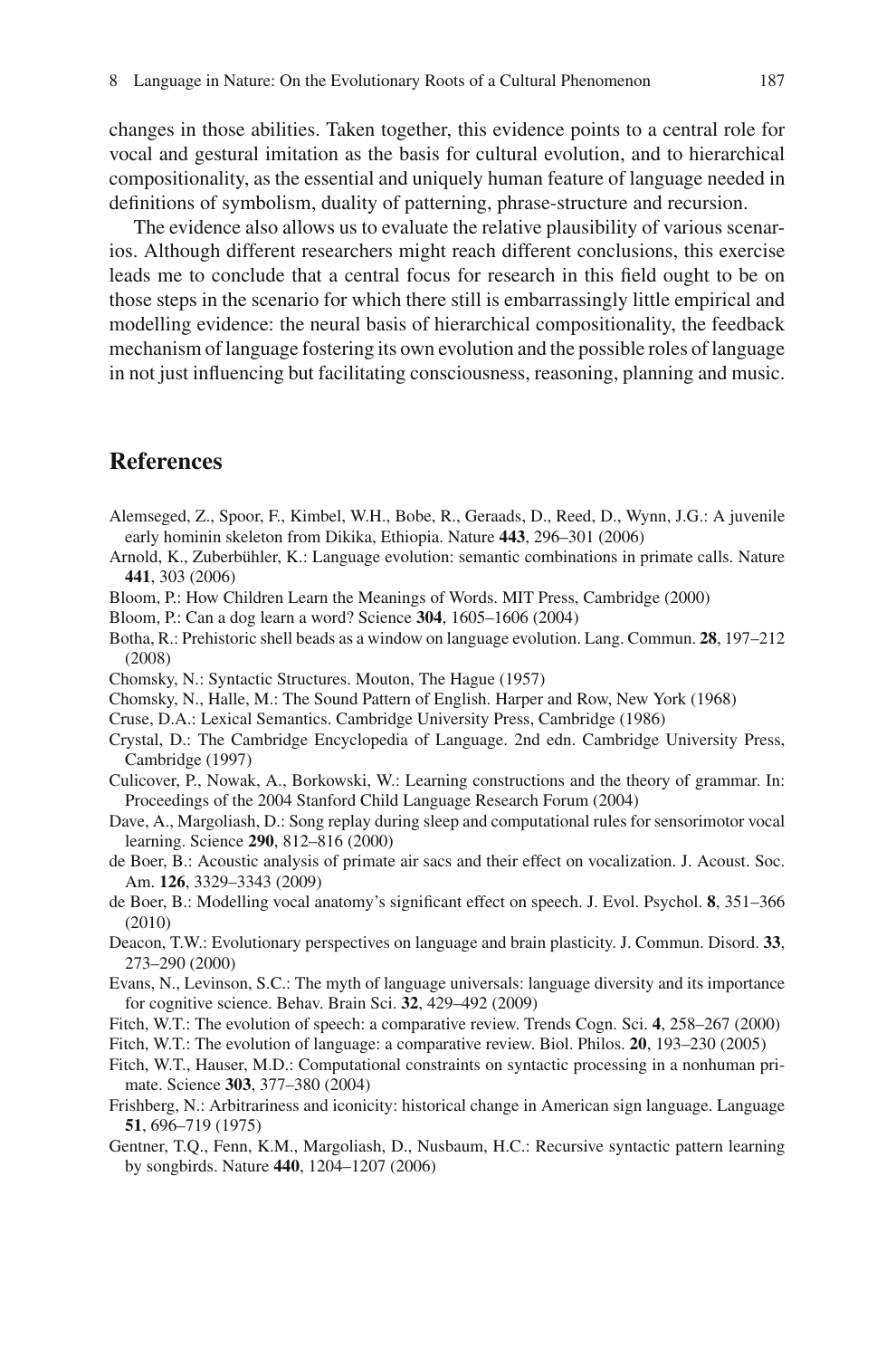- <span id="page-25-17"></span>Haesler, S., Wada, K., Nshdejan, A., Morrisey, E.E., Lints, T., Jarvis, E.D., Scharff, C.: FoxP2 expression in avian vocal learners and non-learners. J. Neurosci. **24**, 3164–3175 (2004)
- <span id="page-25-21"></span>Harnad, S.: Symbol-grounding problem. In: Encylopedia of Cognitive Science. Macmillan, London (2003)
- <span id="page-25-10"></span>Hockett, C.F.: The origin of speech. Sci. Am. **203**, 88–96 (1960)
- <span id="page-25-11"></span>Janik, V.M., Slater, P.J.B.: The different roles of social learning in vocal communication. Anim. Behav. **60**, 1–11 (2000)
- <span id="page-25-13"></span>Jarvis, E.D.: Learned birdsong and the neurobiology of human language. Annals of the New York Academy of Sciences **1016**, 749–777 (2004)
- <span id="page-25-14"></span>Jarvis, E.D.: Selection for and against vocal learning in birds and mammals. Ornithol. Sci. **5**, 5–14 (2006)
- <span id="page-25-6"></span>Jones, S., Martin, M., Pilbeam, D. (eds.): The Cambridge Encyclopedia of Human Evolution. Cambridge University Press, Cambridge (1992)
- <span id="page-25-20"></span>Kaminski, J., Call, J., Fischer, J.: Word learning in a domestic dog: evidence for "fast mapping". Science **304**, 1682–1683 (2004)
- <span id="page-25-18"></span>Krause, J., Lalueza-Fox, C., Orlando, L., Enard, W., Green, R.E., Burbano, H.A., Hublin, J.J., Hänni, C., Fortea, J., de la Rasilla, M., Bertranpetit, J., Rosas, A., Pääbo, S.: The derived FOXP2 variant of modern humans was shared with neandertals. Curr. Biol. **17**, 1908–1912 (2007)
- <span id="page-25-15"></span>Lachlan, R.F., Slater, P.J.: The maintenance of vocal learning by gene-culture interaction: the cultural trap hypothesis. Proc. R. Soc. Lond B Biol. Sci. **266**, 701–706 (1999)
- <span id="page-25-1"></span>Levelt, W.J., Wheeldon, L.: Do speakers have access to a mental syllabary? Cognition **50**, 239–269 (1994)
- <span id="page-25-9"></span>Liberman, A.M., Cooper, F.S., Shankweiler, D.P., Studdert-Kennedy, M.: Perception of the speech code. Psychol. Rev. **74**, 431–461 (1967)
- <span id="page-25-2"></span>Lieberman, P.: The Biology and Evolution of Language. Harvard University Press, Cambridge (1984)
- <span id="page-25-22"></span>Martinet, A.: La double articulation linguistique. Travaux du Cercle Linguistique de Copenhague **5**, 30–37 (1949)
- <span id="page-25-5"></span>Martínez, I., Arsuaga, J.-L., Quam, R., Carretero, J.-M., Gracia, A., Rodríguez, L.: Human hyoid bones from the Middle Pleistocene site of the Sima de los Huesos. J. Human Evol. **54**, 118–124 (2008). (Sierra de Atapuerca, Spain)
- <span id="page-25-8"></span>Martínez, I., Rosa, M., Arsuaga, J.-L., Jarabo, P., Quam, R., Lorenzo, C., Gracia, A., Carretero, J.- M., Carbonell, E.: Auditory capacities in Middle Pleistocene humans from the Sierra de Atapuerca in Spain. Proc. Natl. Acad. Sci. USA **101**, 9976–9981 (2004)
- <span id="page-25-23"></span>Nowak, M.A., Krakauer, D.C.: The evolution of language. Proc. Natl. Acad. Sci. USA **96**, 8028– 8033 (1999)
- <span id="page-25-19"></span>O'Grady, W.D.: How children learn language. Cambridge University Press, Cambridge (2005)
- <span id="page-25-7"></span>Ohms, V.R., Snelderwaard, P.C., ten Cate, C., Beckers, G.J.L.: Vocal tract articulation in zebra finches. PLoS ONE **5**, e11923 (2010)
- <span id="page-25-24"></span>Okanoya, K.: Song syntax in bengalese finches: proximate and ultimate analyses. Adv. Study Behav. **34**, 297–346 (2004)
- <span id="page-25-16"></span>Oliphant, M.: The learning barrier: moving from innate to learned systems of communication. Adapt. Behav. **7**, 371–384 (1999)
- <span id="page-25-12"></span>Payne, R.S., McVay, S.: Songs of humpback whales. Science **173**, 585–597 (1971)
- <span id="page-25-25"></span>Pinker, S.: The Language Instinct: How the Mind Creates Language. Harper Perennial, New York (1994)
- <span id="page-25-0"></span>Pinker, S., Jackendoff, R.: The faculty of language: what's special about it? Cognition **95**, 201–236 (2005)
- <span id="page-25-4"></span>Ralls, K., Fiorelli, P., Gish, S.: Vocalizations and vocal mimicry in captive harbor seals, *Phoca vitulina*. Can. J. Zool. **63**, 1050–1056 (1985)
- <span id="page-25-3"></span>Reby, D., McComb, K., Cargnelutti, B., Darwin, C., Fitch, W.T., Clutton-Brock, T.: Red deer stags use formants as assessment cues during intrasexual agonistic interactions. Proc. R. Soc. Lond. B **272**, 941–947 (2005)